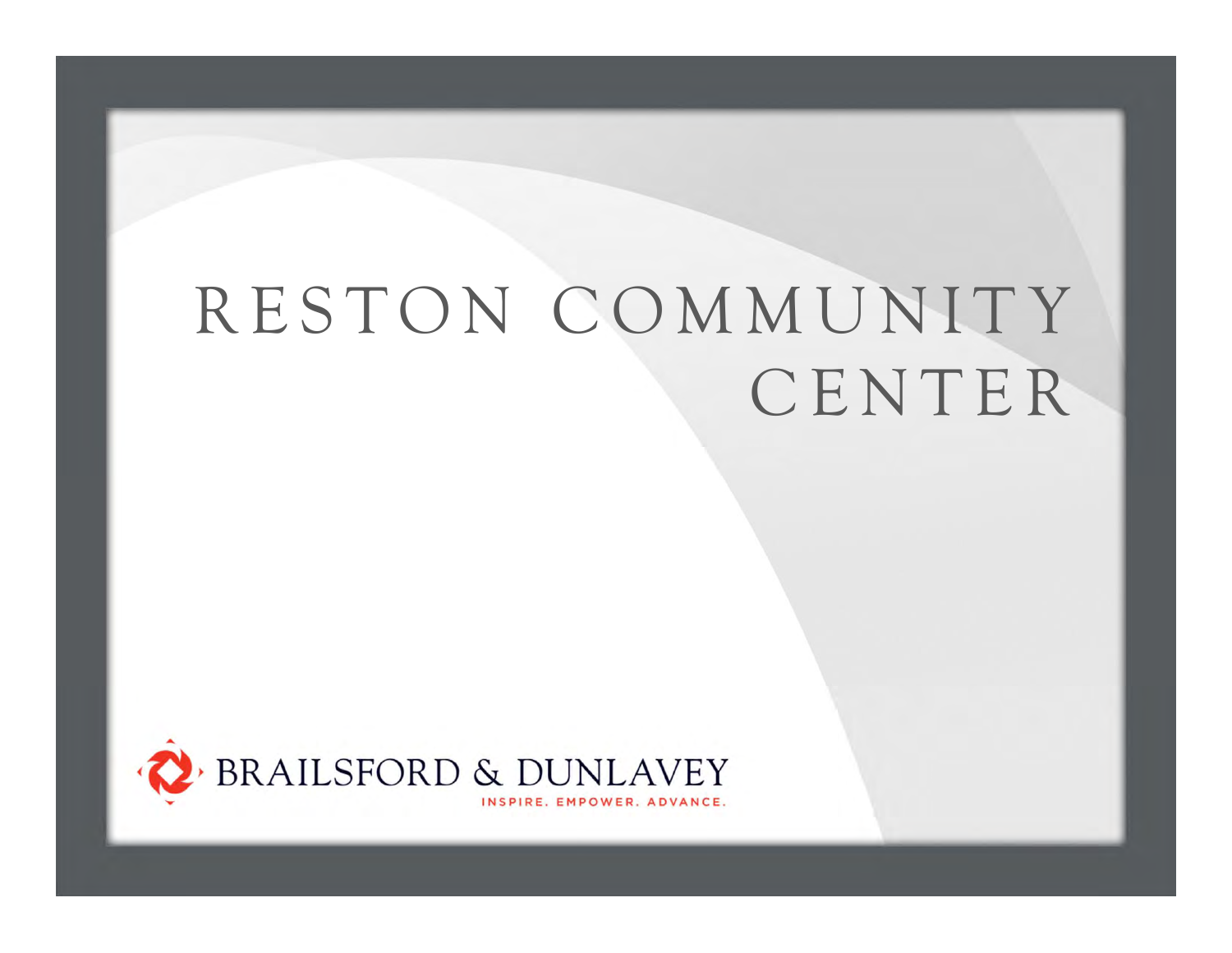# AGENDA

- Project Goals and Objectives
- Market Analysis Update
- Program Model Update
- Financial Model Update
- ◆ Next Steps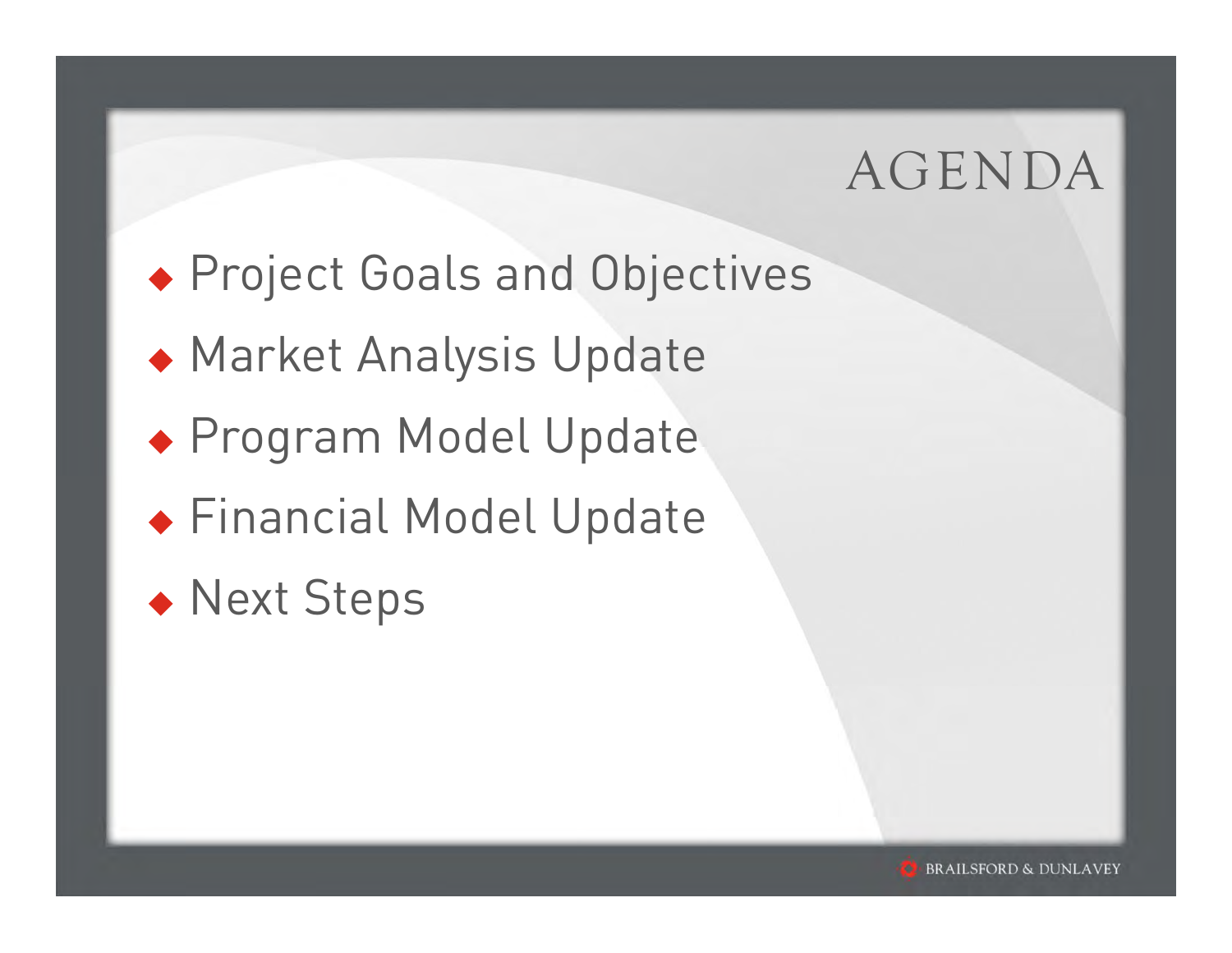## PROJECT GOALS & OBJECTIVE

- Conduct community meetings to establish a program and targeted outcomes for the project
- ◆ Update the competitive context to understand what existing/planned facilities could impact utilization and participation rates
- Review of revenue-generating options within proposed facility
- ◆ Update program and cost estimates
- ◆ Update the financial model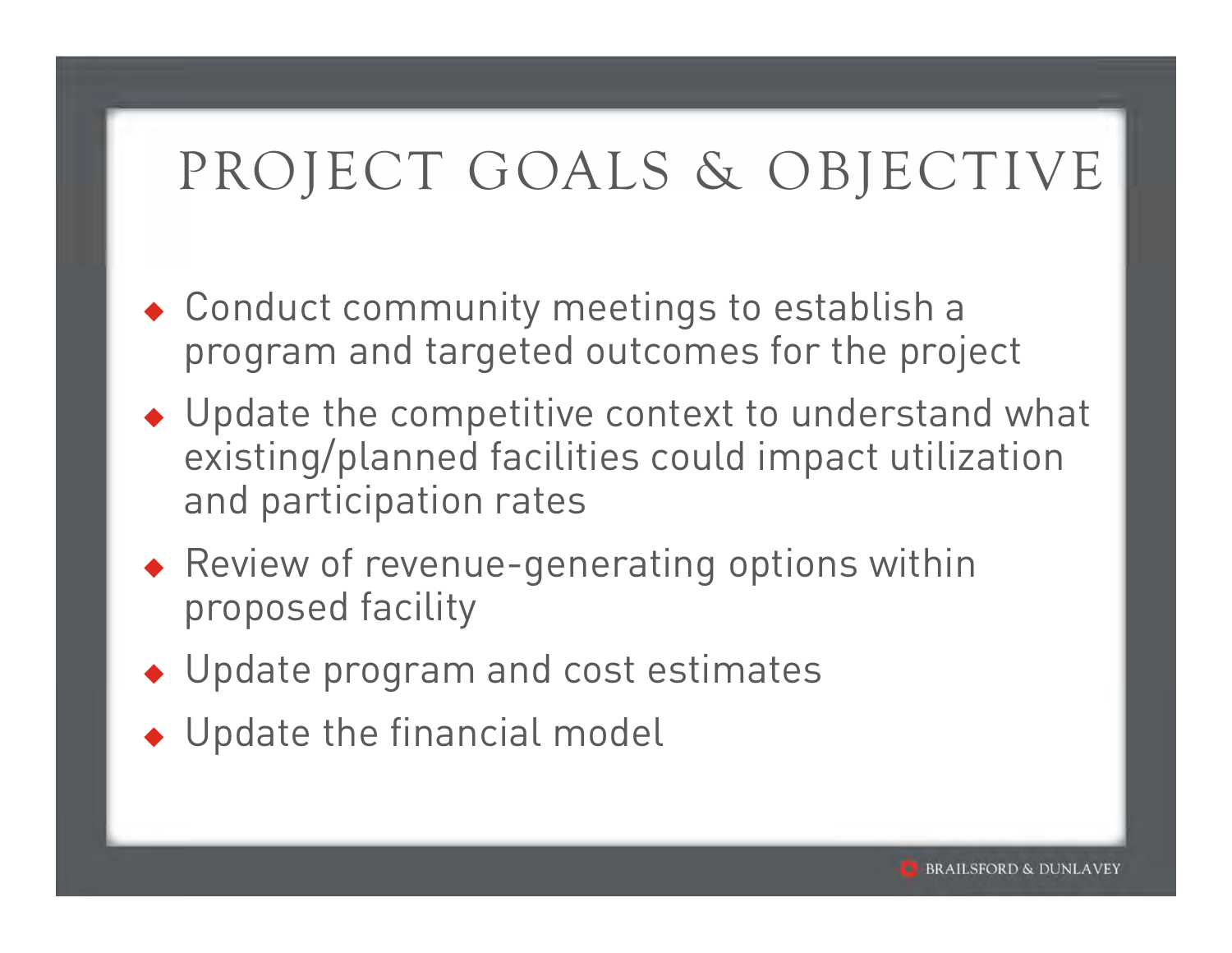Reston hosted multiple community meetings to solicit feedback with regard to interest in a potential new facility. The following program elements were identified:

- ◆ Aquatics
- ◆ Health and Fitness
- Gymnasium
- Multipurpose spaces
- ◆ Concessions/Support Spaces
- ♦ Other Issues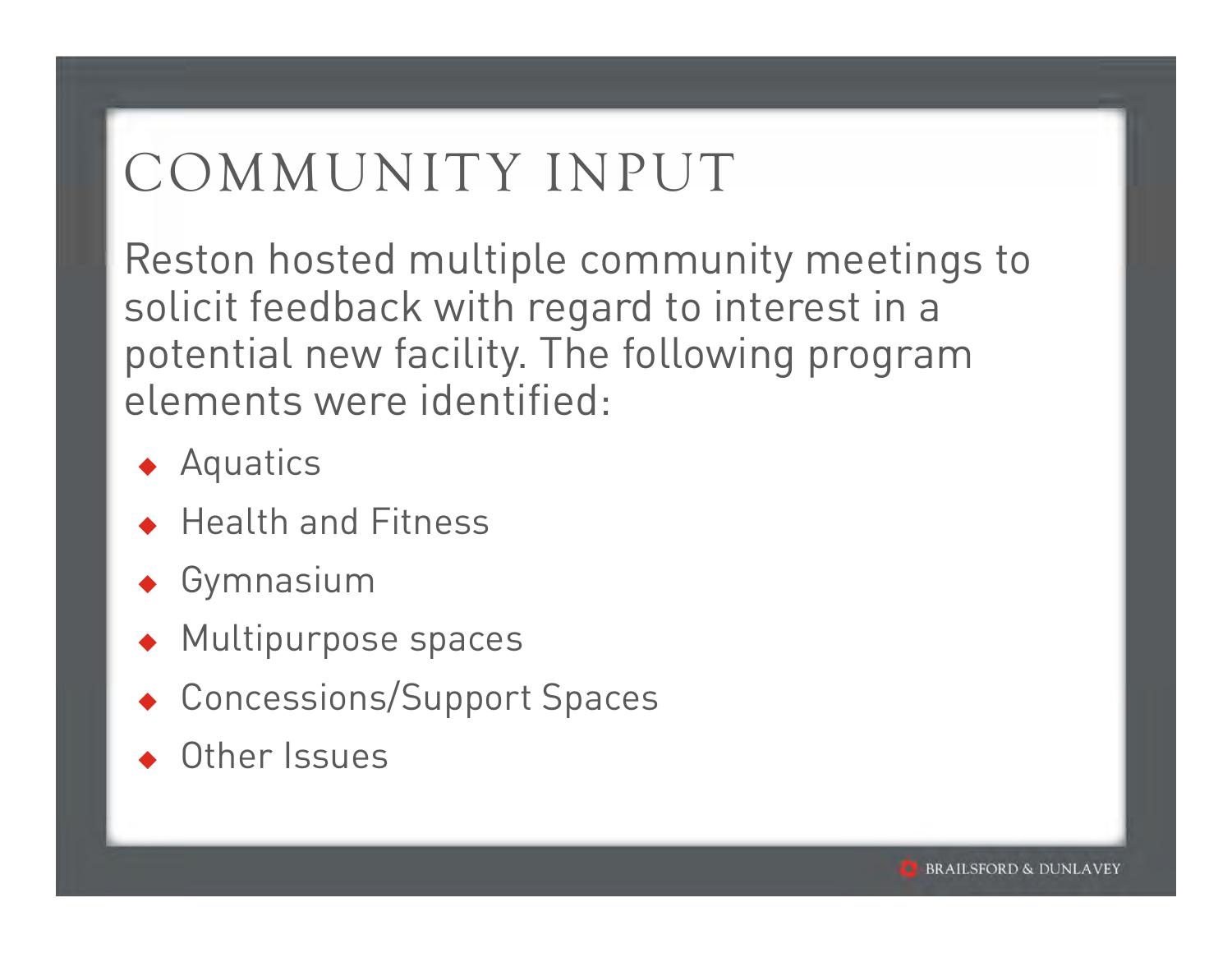- $\blacklozenge$  Aquatics strong desire for additional aquatics
	- Competitive pool (50M 25YD)
	- Therapy pool (water temperature 90 degrees)
	- ♦ Deep well for diving and other activities
	- ◆ Sauna and steam rooms
	- ◆ Support adaptive swim programs
	- Leisure pool (zero-depth entry)
	- Wet Classroom
	- ◆ Spectator seating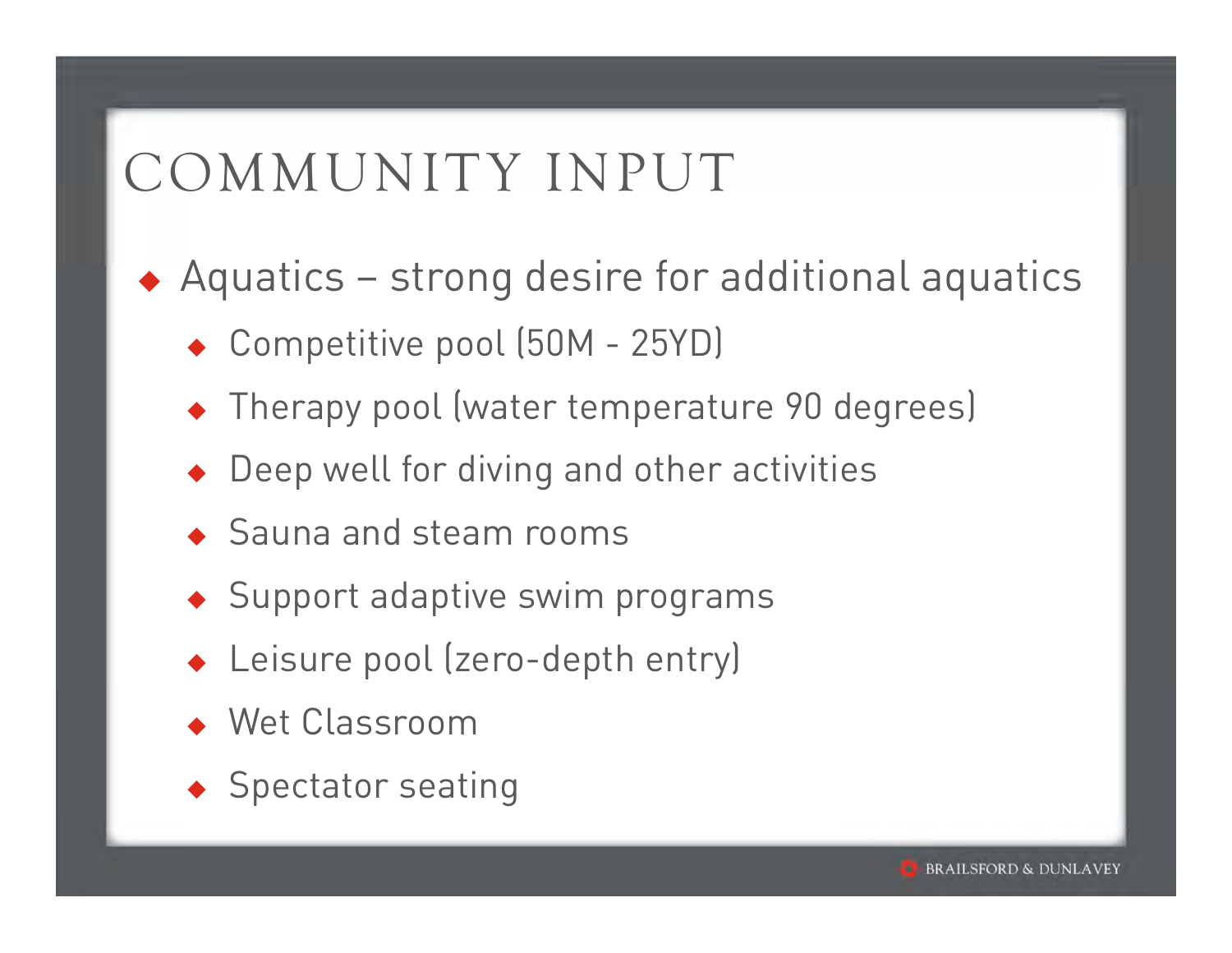- $\blacklozenge$  Health and Fitness to support athletic training, cross training, and general wellness and fitness
	- Weight and Fitness Equipment (cardio equipment, free weights)
	- ◆ Indoor/Outdoor track
- Gymnasium to support growing demand and lack of existing gymnasium space in the area
	- Multipurpose courts for basketball, indoor soccer, volleyball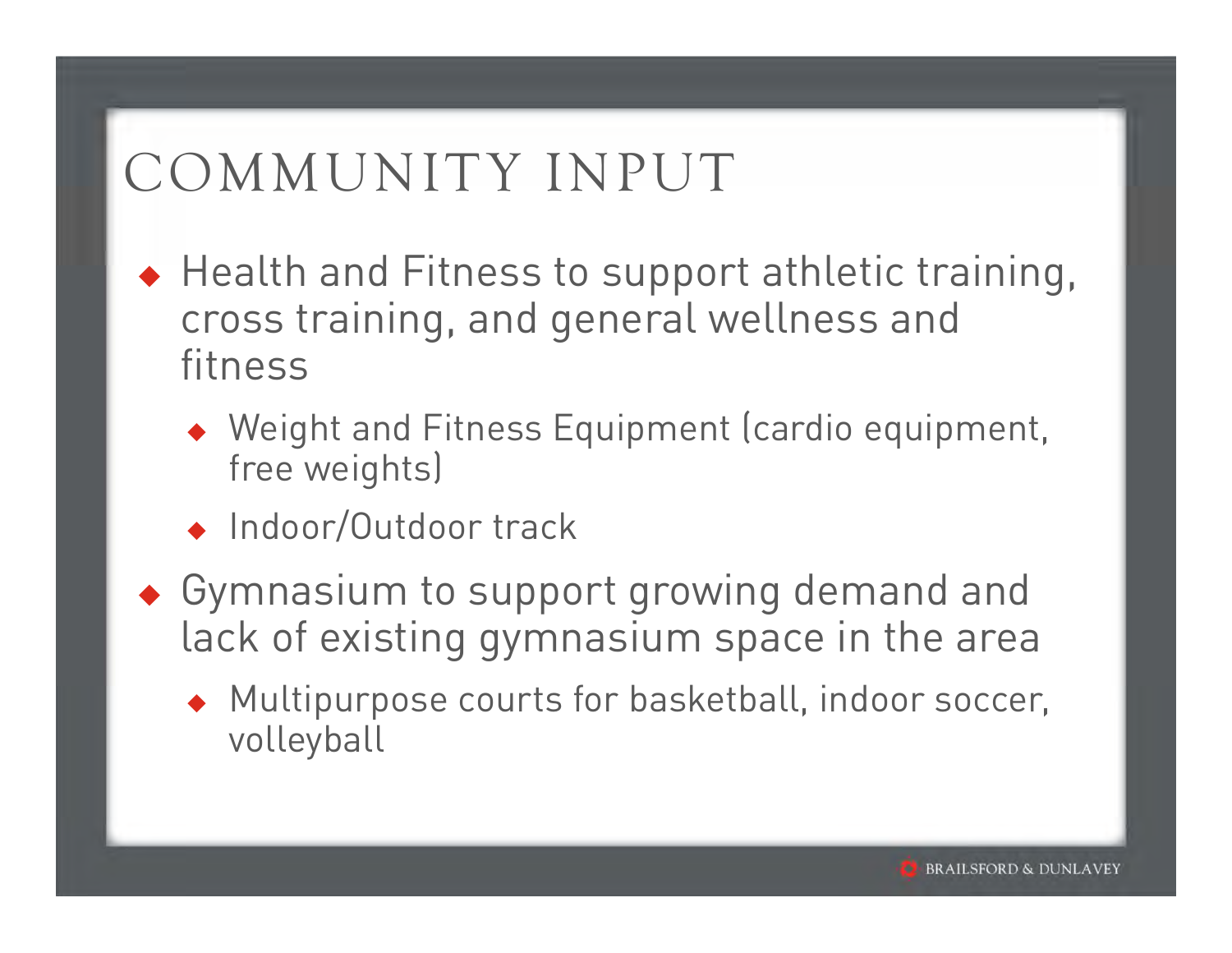- Multipurpose spaces for wellness classes
	- Multipurpose rooms for aerobic and wellness classes
- ◆ Concession/Support Spaces
	- **Locker rooms**
	- Concessions/lounge area
	- ◆ Youth play area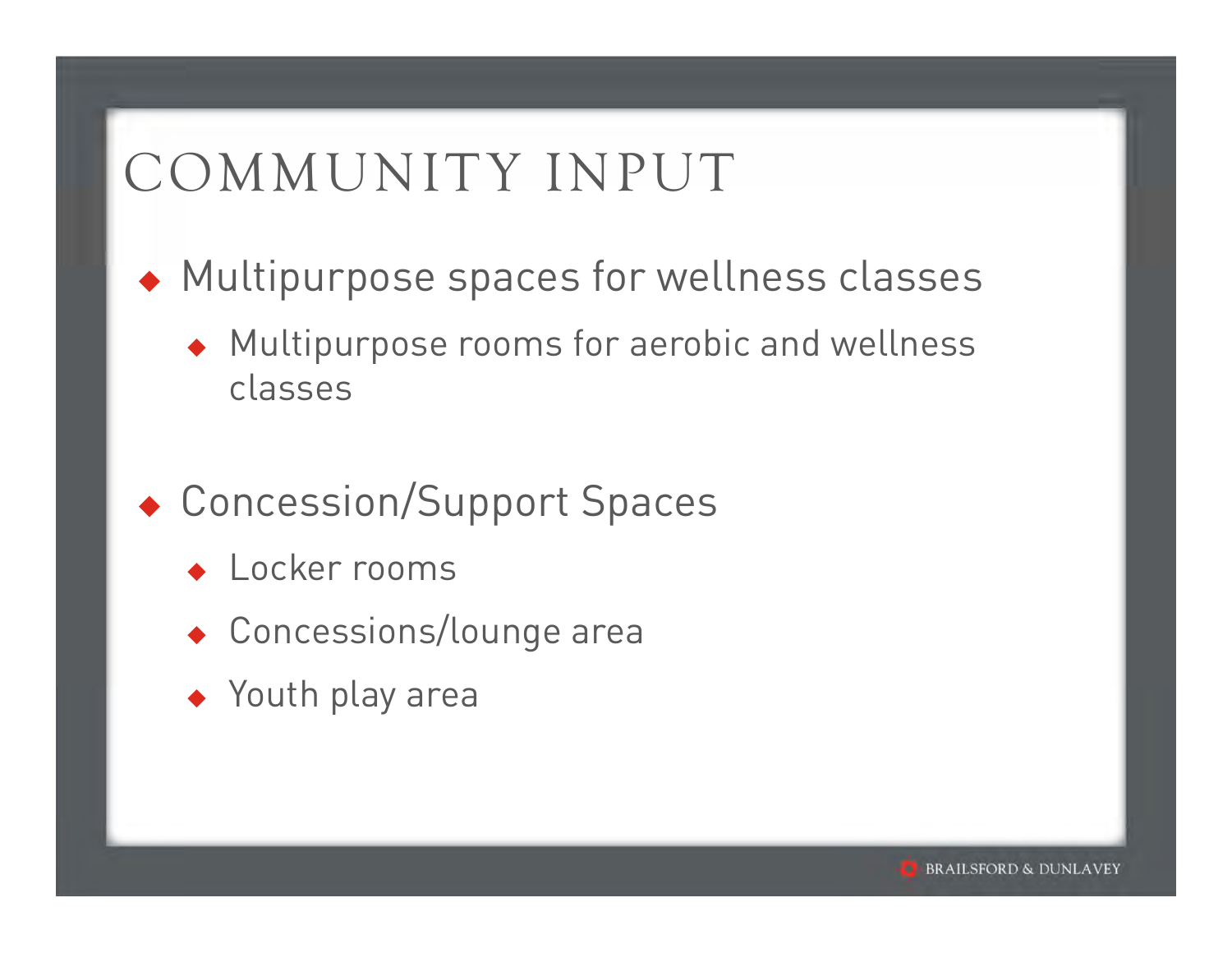### Other Issues Raised

- Facility would garner support from YMCA and other organizations, opportunity to collaborate on programs and services
- $\blacklozenge$  Innovative construction to have minimal impact on environment
- $\blacklozenge$  Facility should be designed and programmed to support all age groups and abilities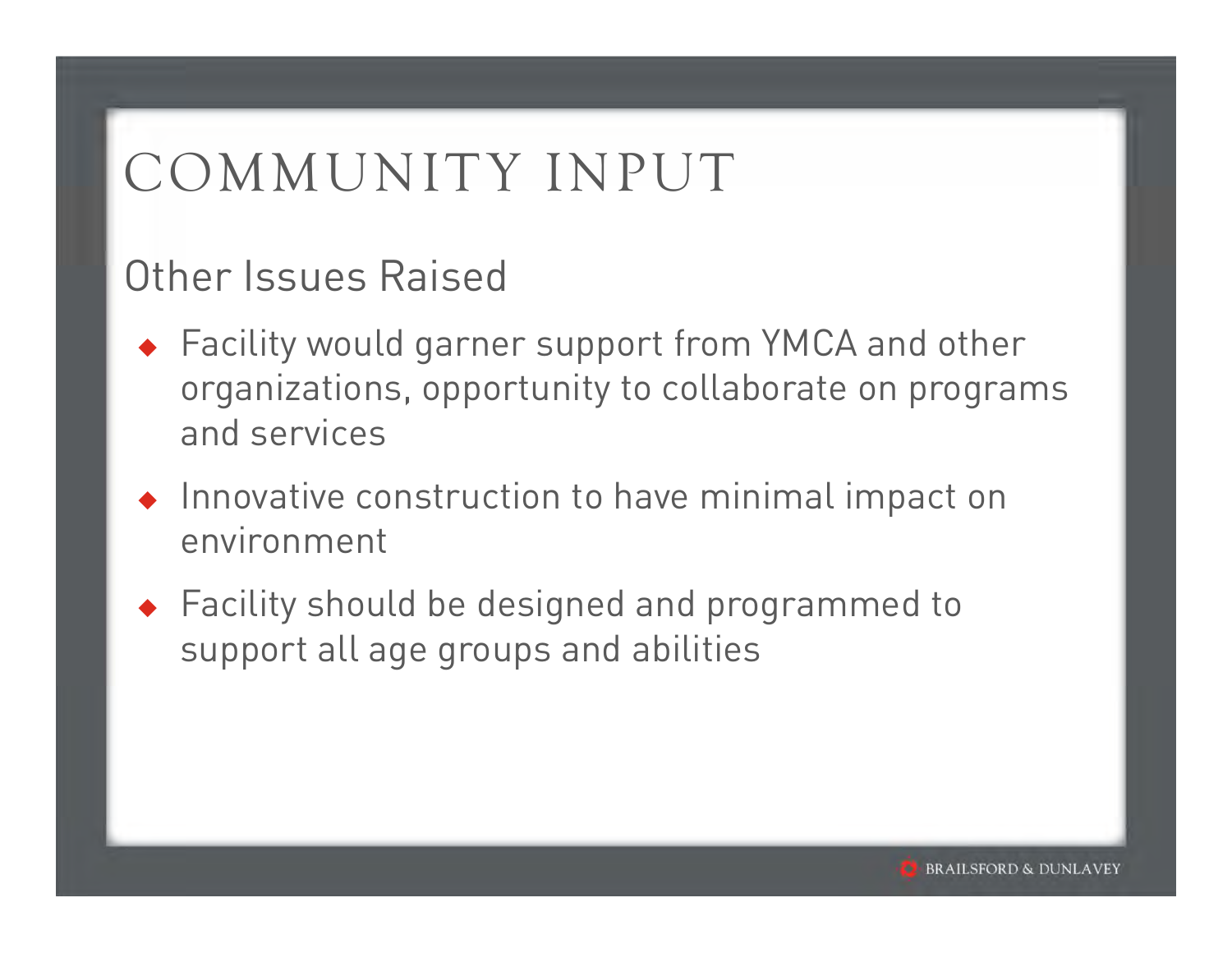## Update the competitive context analysis

- – Understand the availability and offerings of public and private facilities in the market
	- Existing Conditions
	- User/Membership types
	- User/Membership rates
	- Utilization analysis
	- Programming and services
	- Management structure/operating paradigm
	- Demographic analysis
	- General trends/lessons learned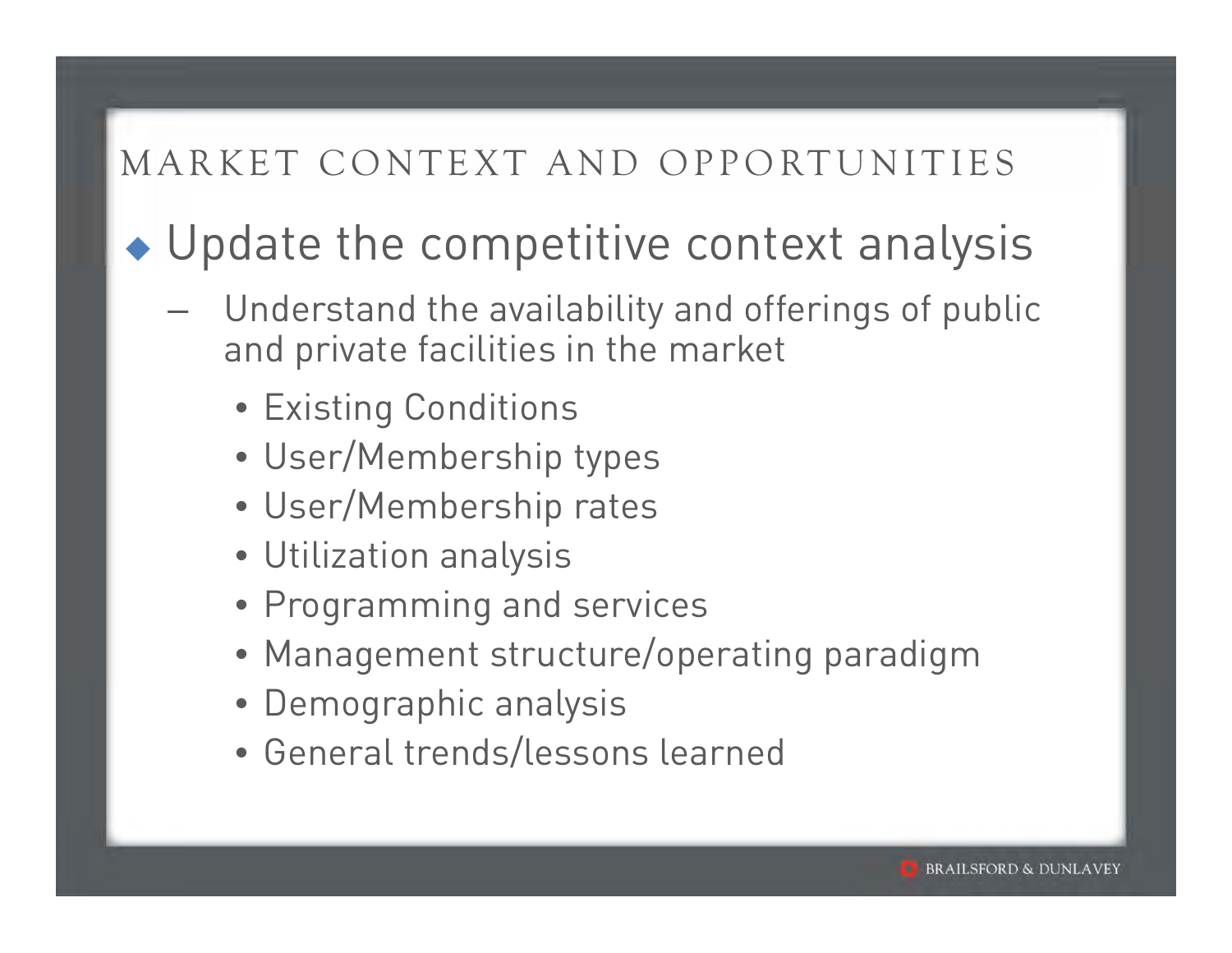## Existing Conditions

- Reston Community Center
	- Strong demand for swimming programs
		- Over 3,600 enrolled in swim classes
		- 7,120 drop-in aerobics visits
		- Over 42,000 single visits
	- Current wait list of 2,011 patrons for aquatic classes
	- Aquatic passes sold increased substantially between FY11 and FY12 (77%)
	- Over 2,220 participants in fitness classes
	- Rates based on participation and not membership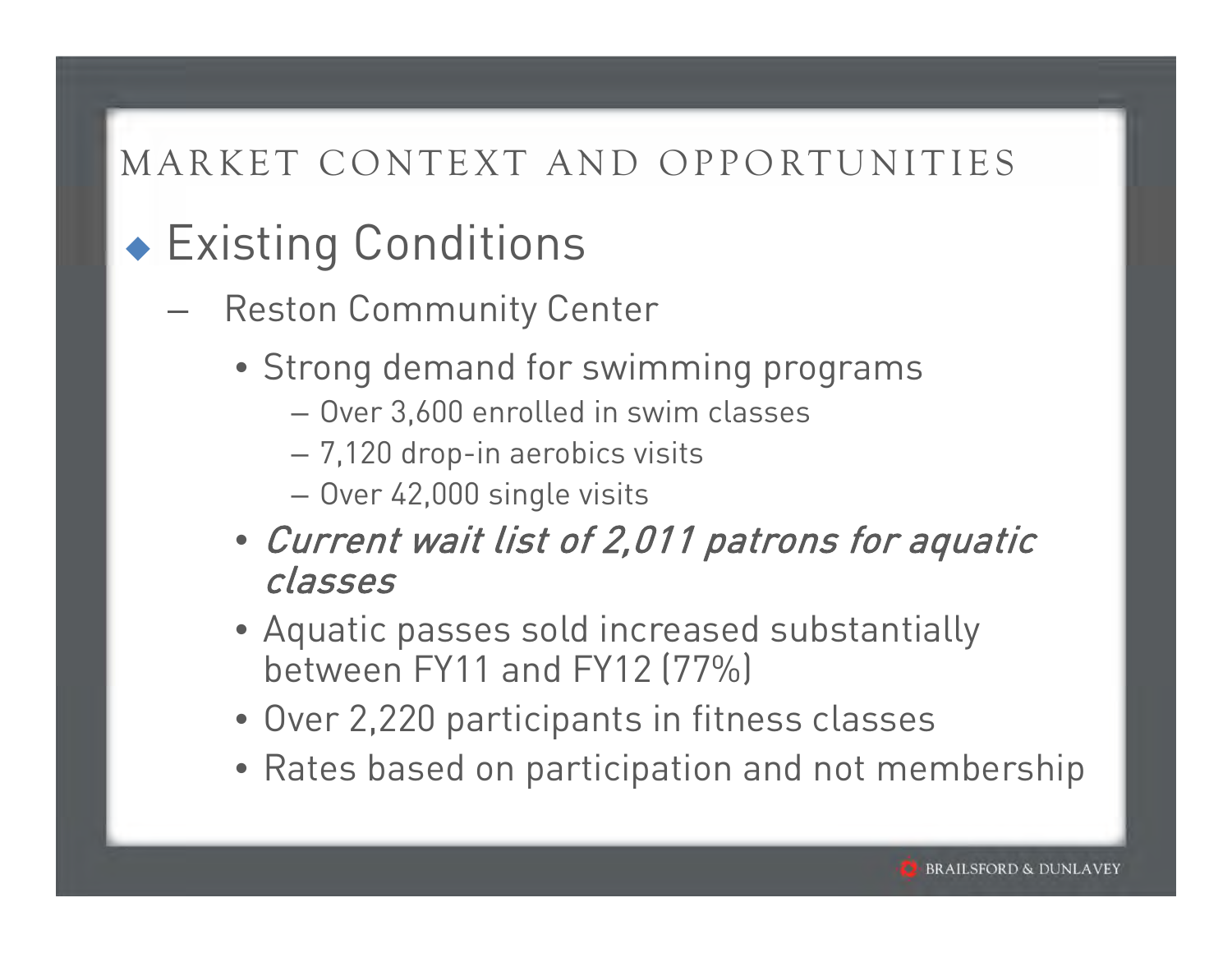- ◆ Public Facilities
	- Northern Virginia
- ◆ Private Facilities
	- Local Fitness Clubs
- ◆ Private Swim Schools







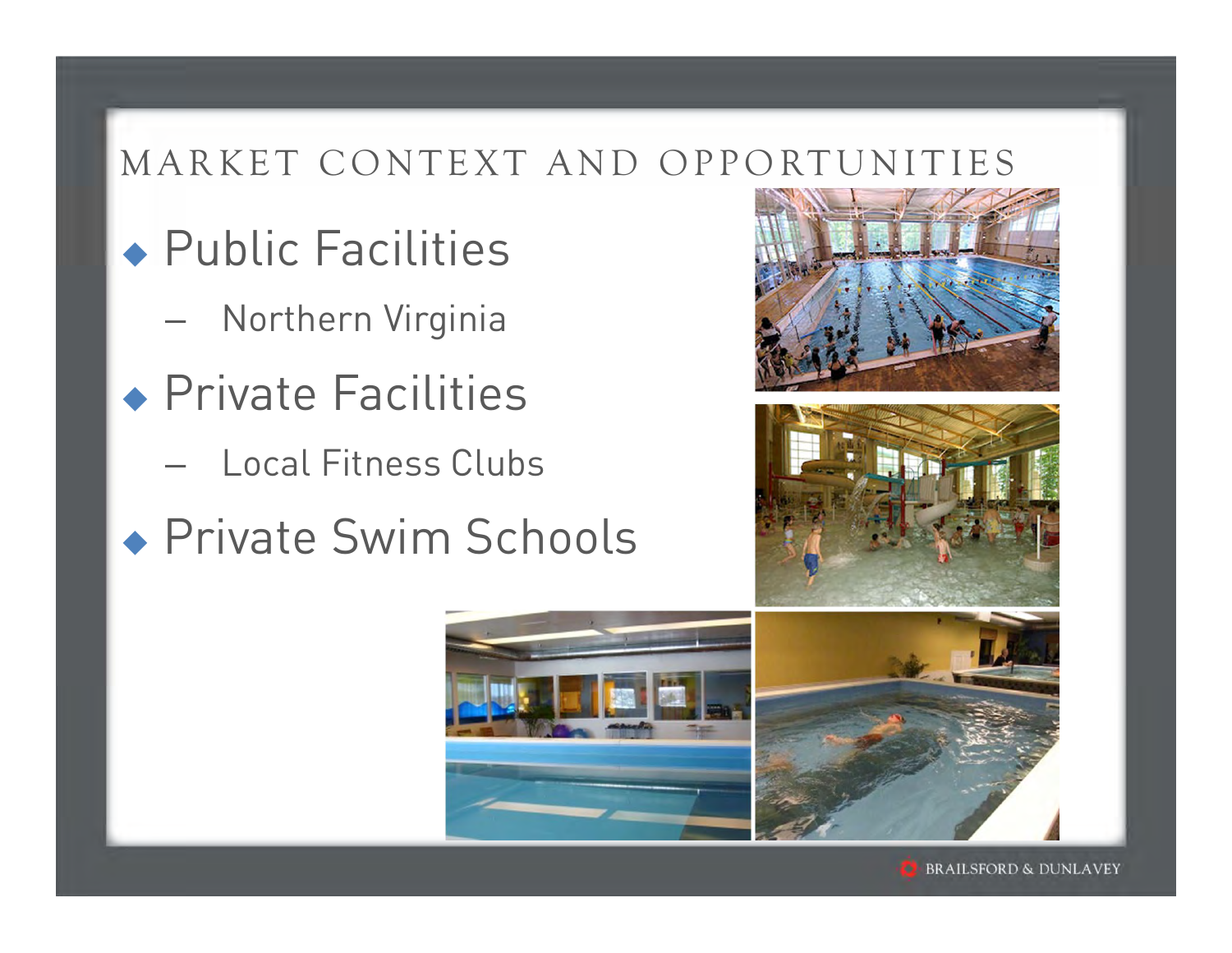- ♦ Public Recreation / Aquatic Facilities (Northern Virginia)
	- ◆ 16 Public Facilities
	- $\div$  Five 50M Pools
	- ◆ Twelve 25YD Pools
	- $\leftarrow$  Five Leisure Pools

| <b>Facility</b> |                                 | Leisure | <b>25YD</b> | <b>50M</b> |
|-----------------|---------------------------------|---------|-------------|------------|
| A               | <b>Audrey Moore</b>             |         |             |            |
| B               | Cub Run                         |         |             |            |
| C               | George Washington               |         |             |            |
| D               | Lee District                    |         |             |            |
| E               | Mt. Vernon                      |         |             |            |
| F               | Oak Marr                        |         |             |            |
| G               | Providence                      |         |             |            |
| H               | South Run                       |         |             |            |
| I               | <b>Spring Hill</b>              |         |             |            |
| J               | Claude Moore                    |         |             |            |
| K.              | <b>Ida Lee Park</b>             |         |             |            |
| L               | Chinquapin Park                 |         |             |            |
| M               | <b>Community Center</b>         |         |             |            |
| N               | <b>Freedom Aquatic Center</b>   |         |             |            |
| O               | <b>Herndon Community Center</b> |         |             |            |
| P               | <b>YMCA</b>                     |         |             |            |
|                 | Total                           | 5       | 12          | 5          |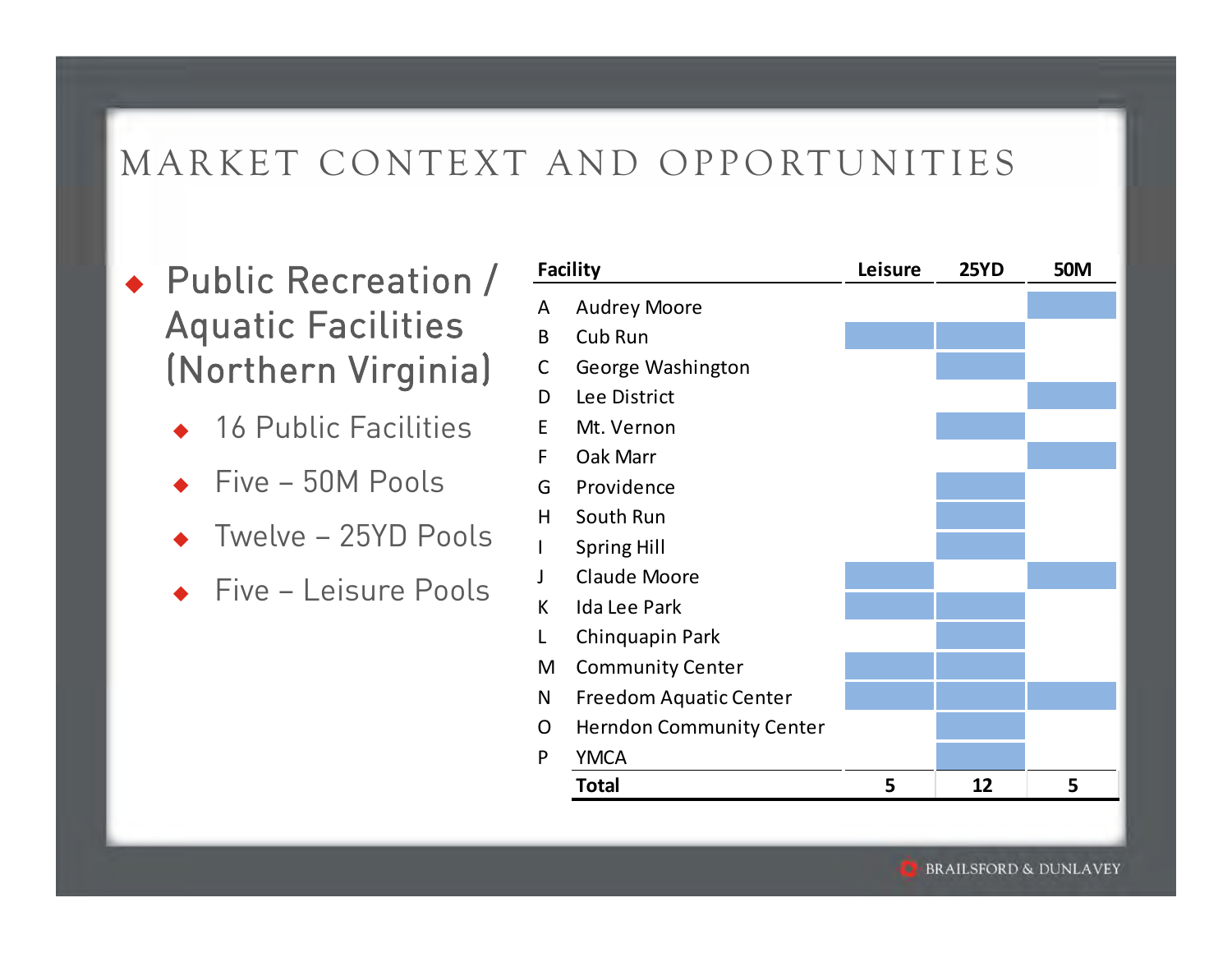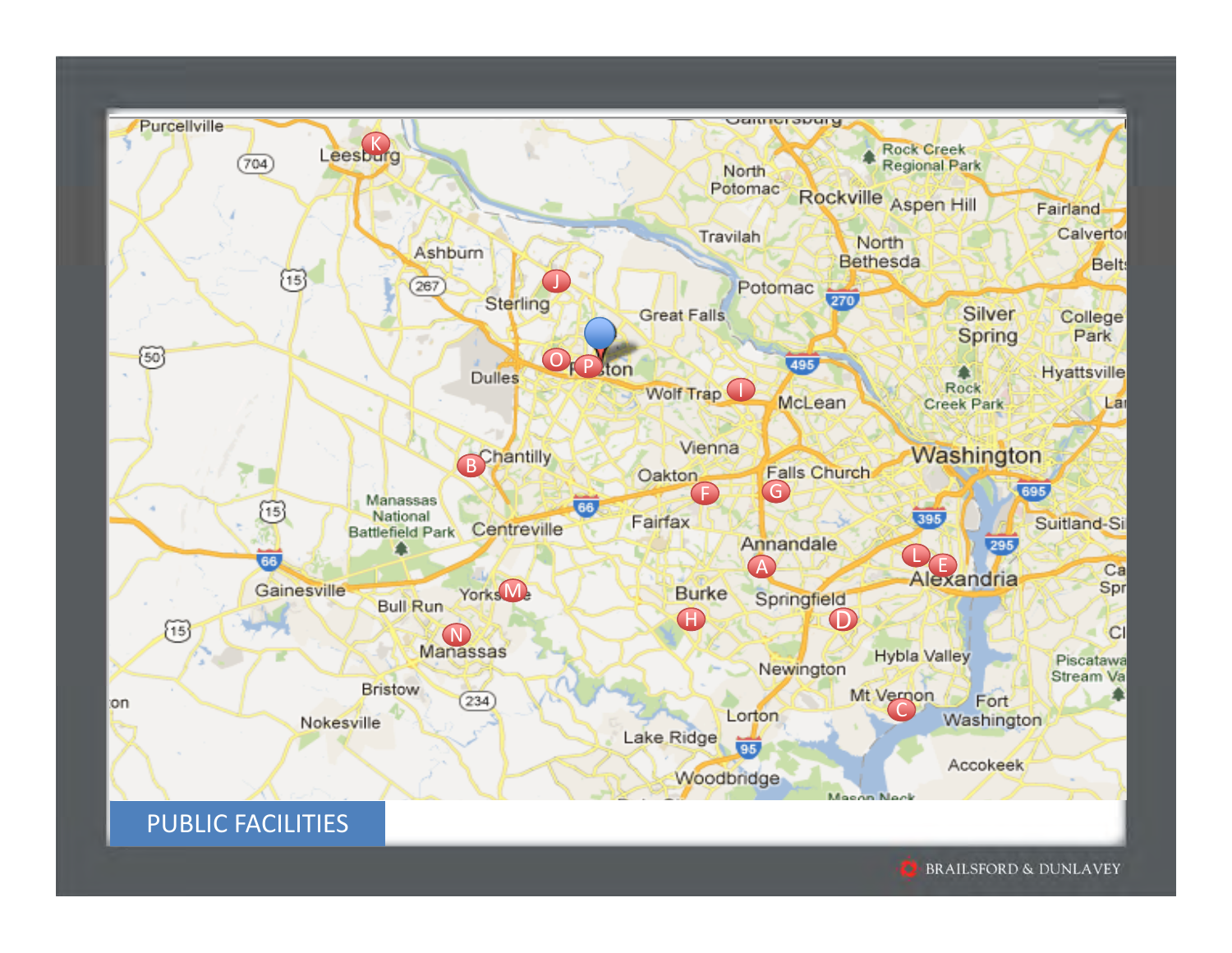

**BRAILSFORD & DUNLAVEY**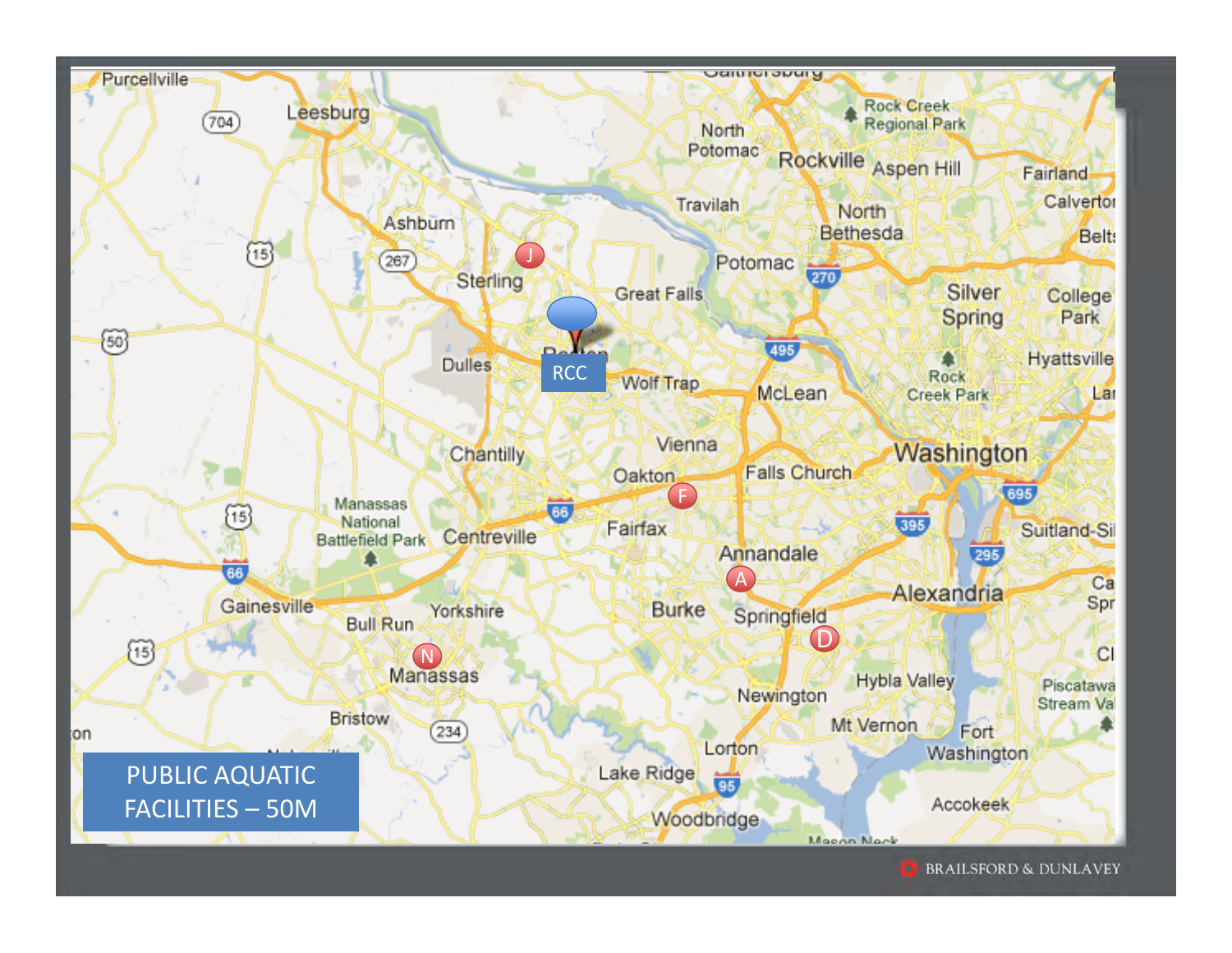#### PUBLIC FACILITIES **RATES**

- ◆ Public Facility rate structure typically based o n access passes and provides access to entire facility
- ◆ Additional Fees for Specialized classes (learn-t oswim, fitness, etc.)
- ◆ Non-Resident Premium (30 50%)

| <b>Rate Category</b>     | <b>Fairfax County</b> | Ida Lee               | Claude<br><b>Moore</b> | Freedom<br><b>Aquatic</b> | <b>Herndon</b> |
|--------------------------|-----------------------|-----------------------|------------------------|---------------------------|----------------|
|                          |                       | <b>Resident Rates</b> |                        |                           |                |
| <b>Daily Admission</b>   |                       |                       |                        |                           |                |
| Adult                    | \$8.00                | \$5.50                | \$5.50                 | \$8.00                    | \$6.50         |
| Youth/Student            | \$6.50                | \$4.00                | \$3.75                 | \$5.00                    | \$5.25         |
| Child                    | \$0.00                | \$0.00                | \$0.00                 |                           |                |
| <b>25-Admission Pass</b> |                       |                       |                        |                           |                |
| Adult                    |                       | \$121.00              | \$120.00               |                           | \$130.00       |
| Youth                    |                       | \$93.00               | \$85.00                |                           | \$96.25        |
| Senior                   |                       | \$93.00               | \$85.00                |                           | \$98.50        |
| <b>Monthly</b>           |                       |                       |                        |                           |                |
| <b>Adult Single</b>      | \$74.00               | \$52.00               | \$46.00                | \$70.00                   | \$52.50        |
| Youth/Student            | \$69.00               | \$41.00               | \$34.00                | \$51.00                   | \$47.25        |
| Senior Single            | \$69.00               | \$41.00               | \$34.00                | \$51.00                   | \$36.75        |
| Family                   | \$137.00              | \$115.00              | \$84.00                |                           |                |
| <b>6 Months</b>          |                       |                       |                        |                           |                |
| <b>Adult Single</b>      | \$367.00              | \$236.00              |                        | \$321.00                  | \$261.75       |
| Youth/Student            | \$341.00              | \$191.00              |                        | \$243.00                  | \$215.00       |
| Senior Single            | \$341.00              | \$191.00              |                        | \$243.00                  | \$215.00       |
| Family                   | \$683.00              | \$565.00              |                        |                           |                |
| Yearly                   |                       |                       |                        |                           |                |
| <b>Adult Single</b>      | \$660.00              | \$429.00              | \$550.00               | \$579.00                  | \$470.25       |
| Youth/Student            | \$613.00              | \$349.00              | \$400.00               | \$441.00                  | \$329.25       |
| Senior Single            | \$613.00              | \$349.00              | \$400.00               | \$441.00                  | \$329.25       |
| Family                   | \$1,231.00            | \$1,035.00            | \$1,000.00             |                           |                |

BRAILSFORD & DUNLAVEY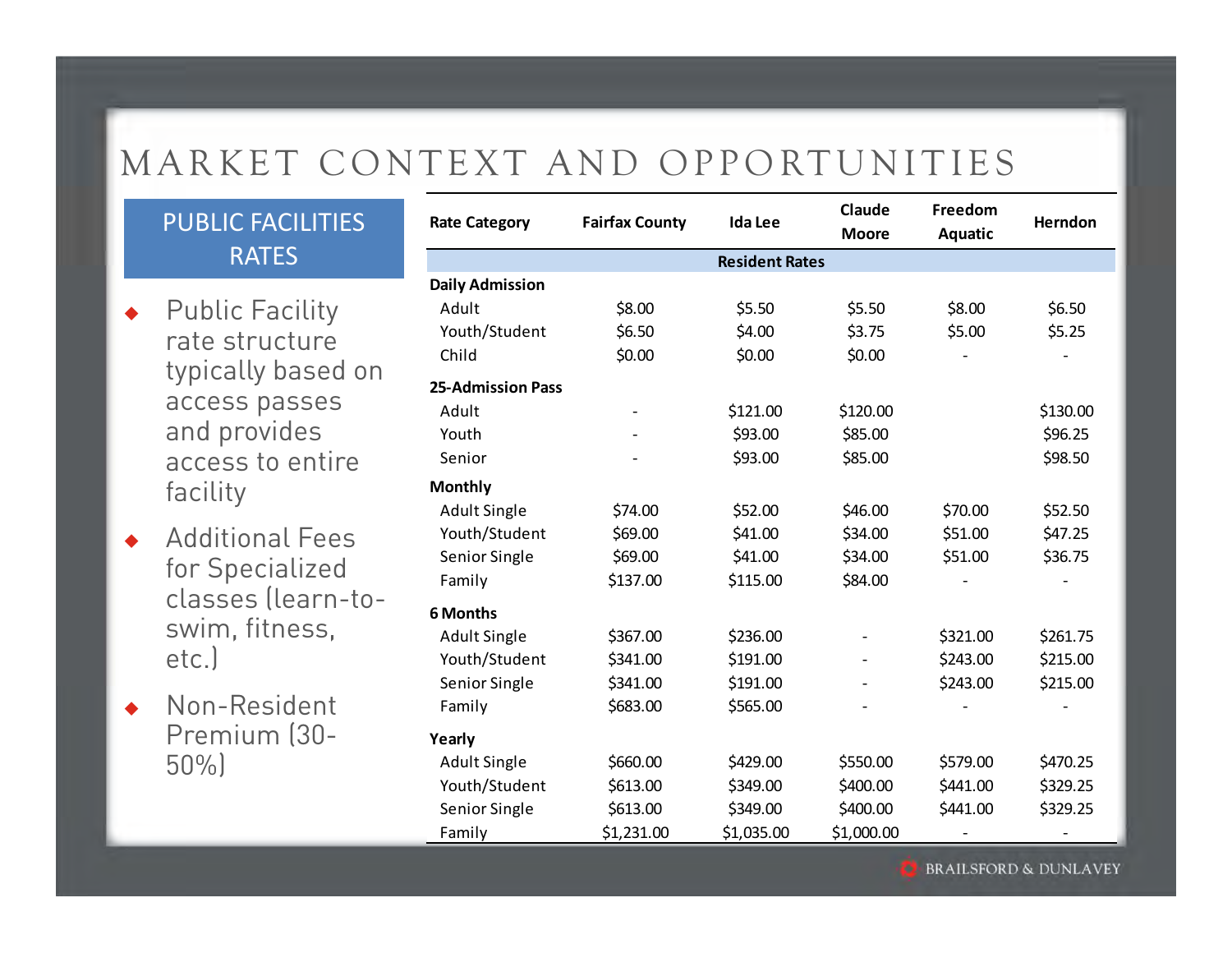### ◆ Private Facilities

- Four with Indoor Pools
- LifeTime Opening Spring 2013

| <b>Facility</b> |                                 | <b>Aquatic</b><br><b>Facilties?</b> |
|-----------------|---------------------------------|-------------------------------------|
| A               | Sport & Health Club- Reston     | N                                   |
| B               | Bikram Yoga                     | N                                   |
| C               | <b>Pure Joe Pilates Studios</b> | N                                   |
| D               | <b>Fitness First</b>            | N                                   |
| E               | Lady of America Fitness Center  | N                                   |
| $\mathsf F$     | <b>LifeTime Fitness</b>         | Y                                   |
| G               | Curves                          | N                                   |
| н               | Sport & Health Club- Worldgate  | Y                                   |
| I               | Gold's Gym-Clock Tow er         | N                                   |
| J               | Gold's Gym                      | N                                   |
| Κ               | Curves                          | N                                   |
| L               | <b>Fitness First</b>            | N                                   |
| М               | Sport & Health Club- Tyson's    | Y                                   |
| N               | Sport & Health Club- Regency    | Y                                   |
| O               | Anytime Fitness                 | N                                   |
|                 | Total                           | 4                                   |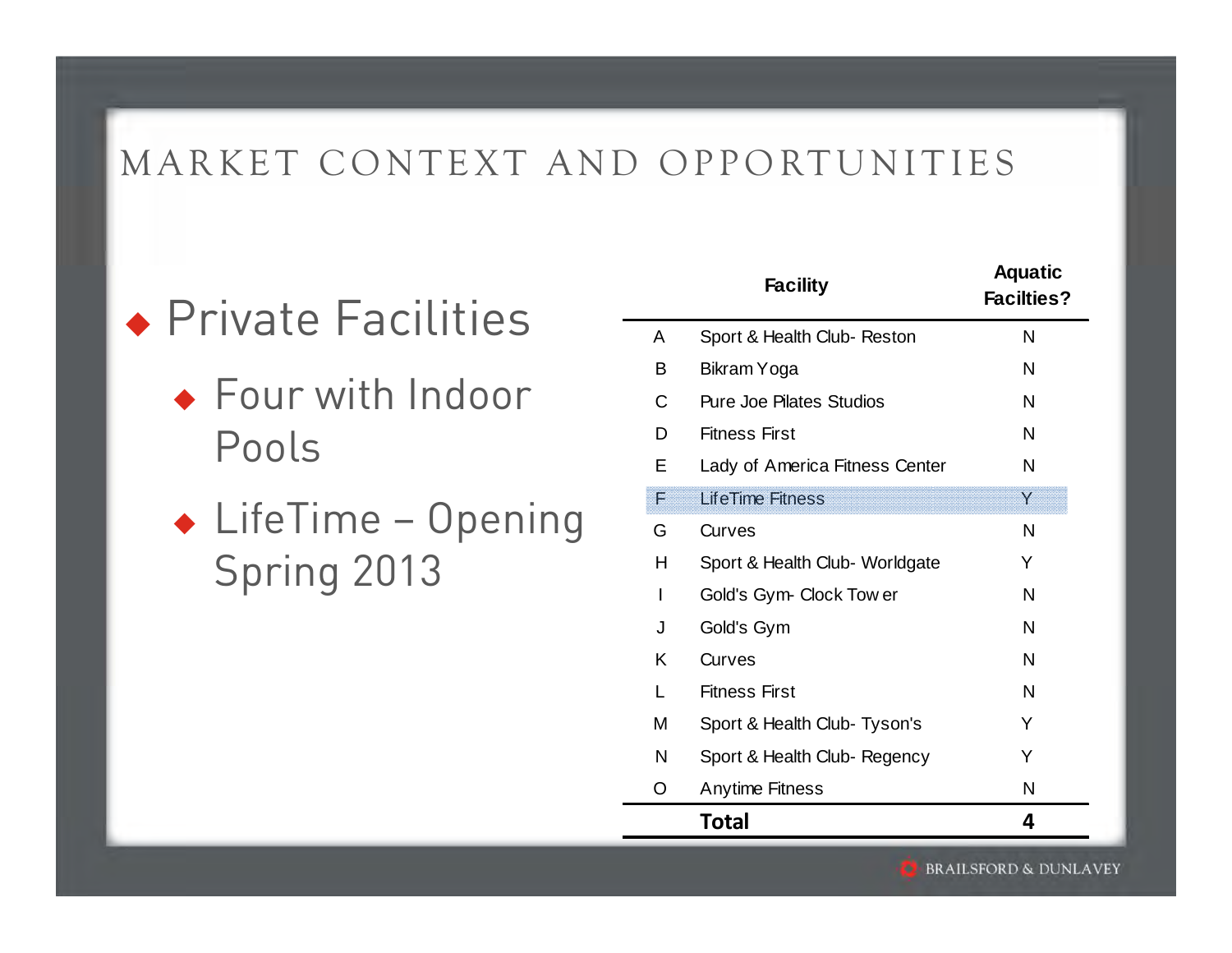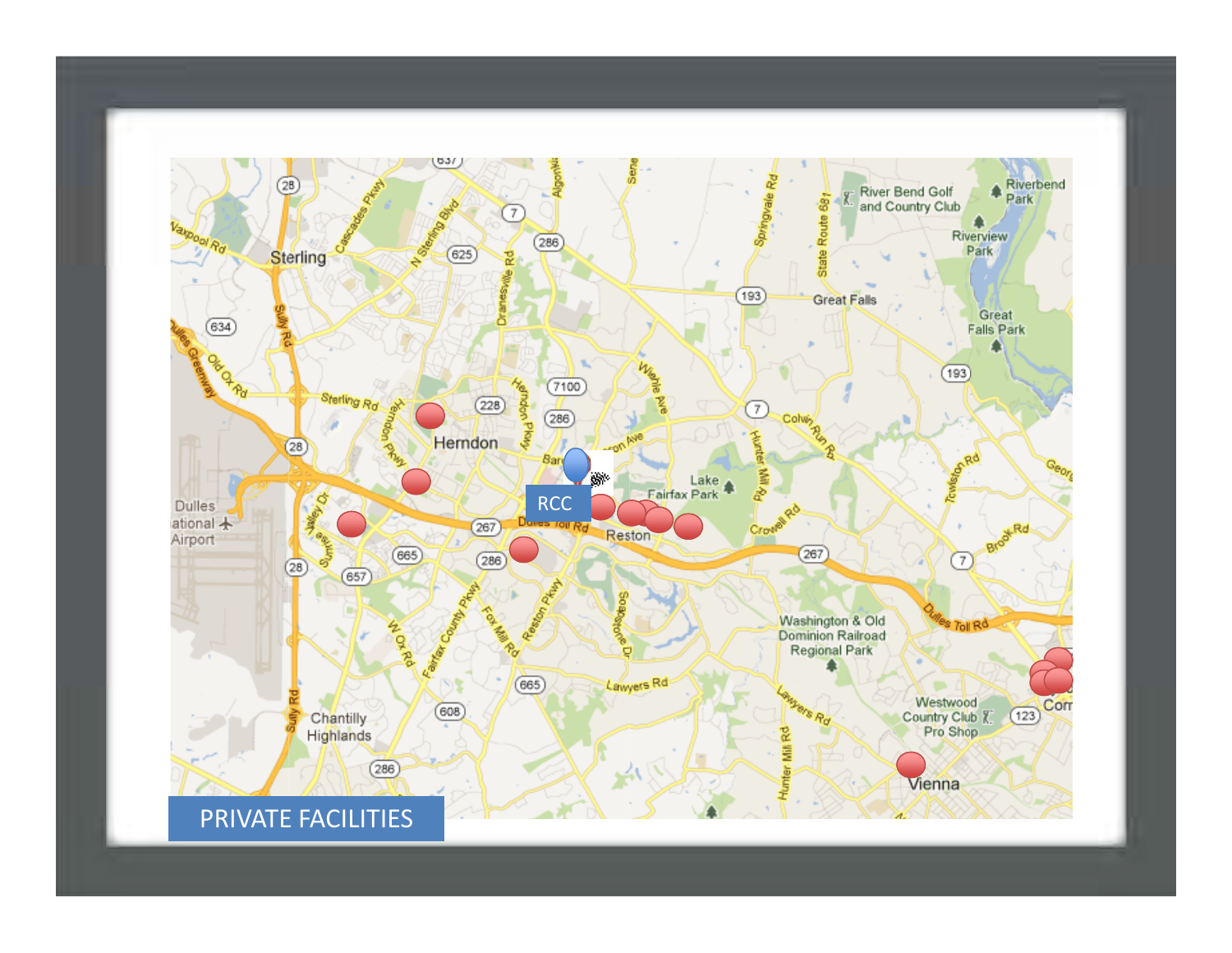

BRAILSFORD & DUNLAVEY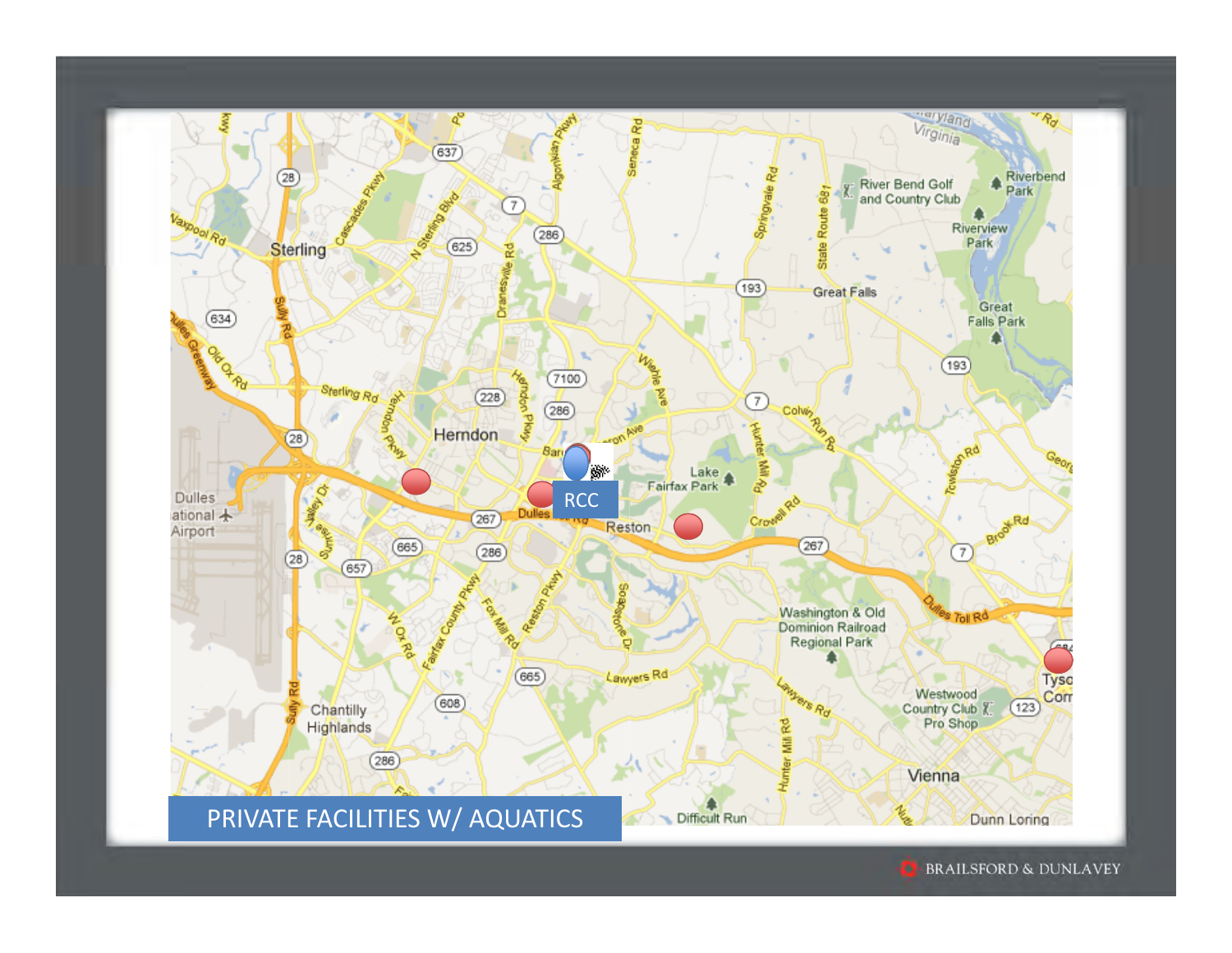#### PRIVATE FACILITIES RATES

- ◆ Private Facility rate structure based on membership and provides access to entire facility
- Additional Fees for Specialized classes
- ♦ Additional Initiation Fee
- ♦ Private Facility Fees are 45% higher based on average adult annual membership

| Rate                  | Average          |               |  |
|-----------------------|------------------|---------------|--|
|                       | <b>Per Month</b> | <b>Annual</b> |  |
| Adult                 | \$65             | \$780         |  |
| Family                | \$141            | \$1,692       |  |
| <b>Initiation Fee</b> | \$108            |               |  |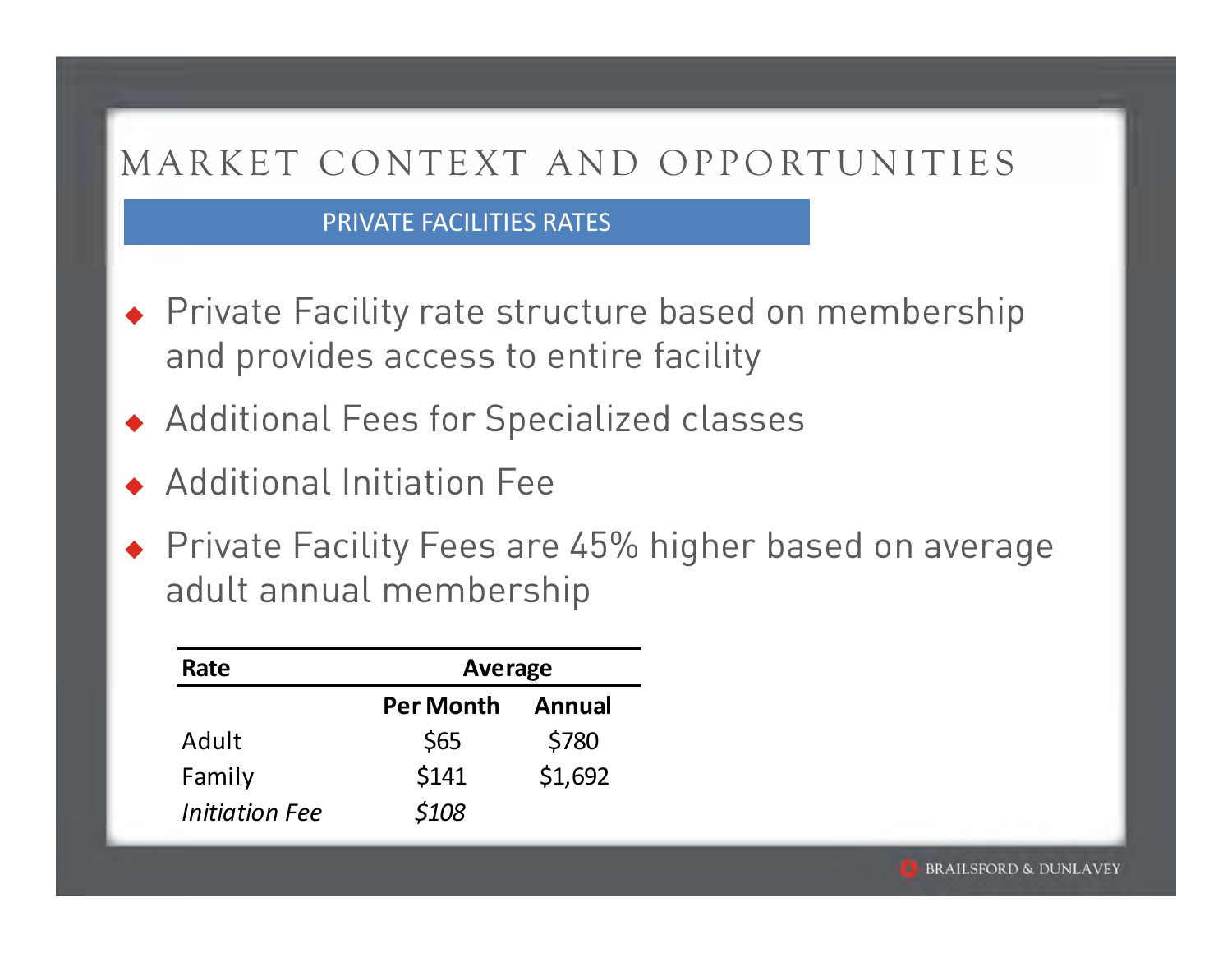## ◆ Private Swim Facilities

- A. Kids First Swimming School (Sterling, VA)
- B. Machine Swim School (Vienna, VA)
- C. Tom Dolan Swim Schools (Dulles, VA)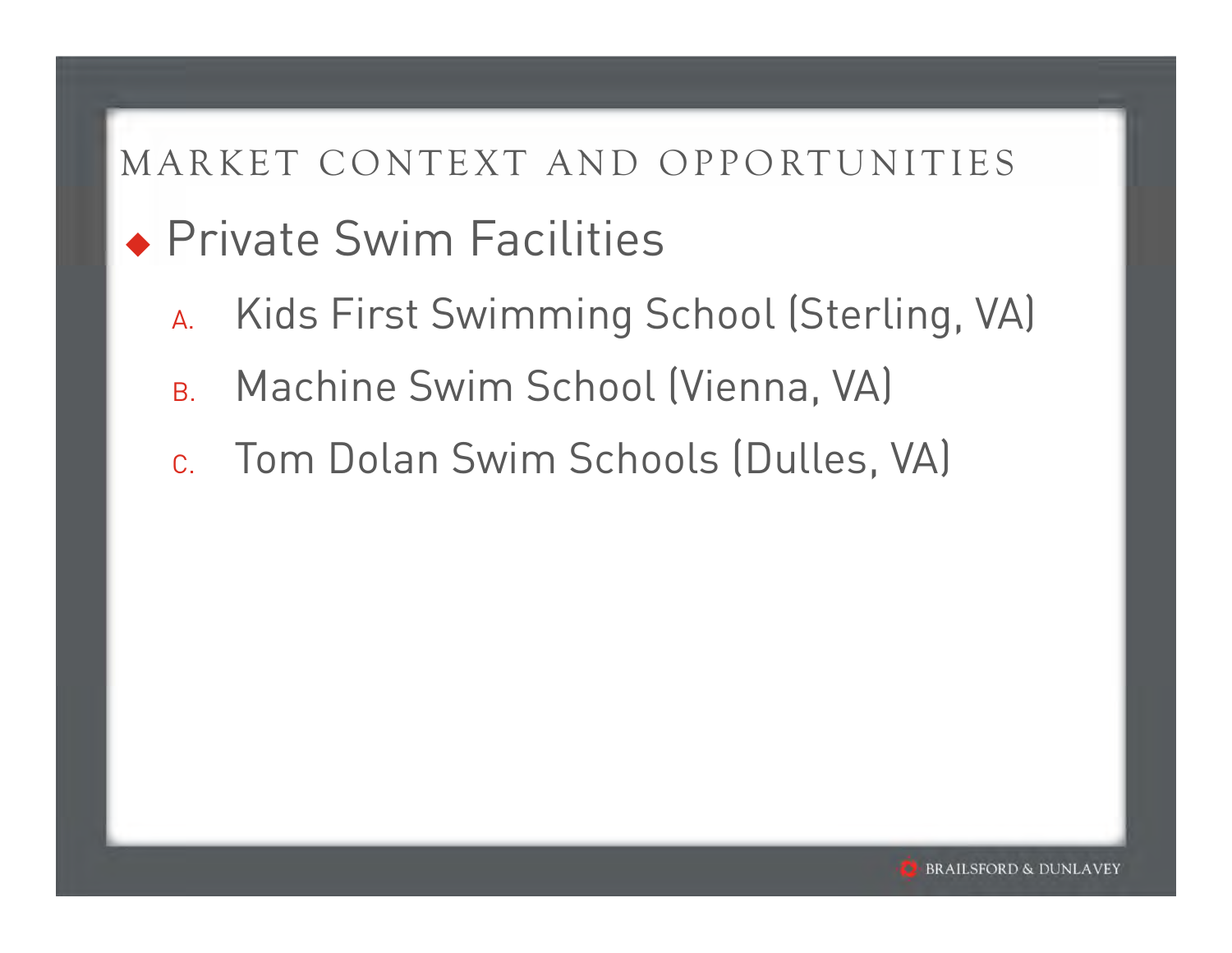

BRAILSFORD & DUNLAVEY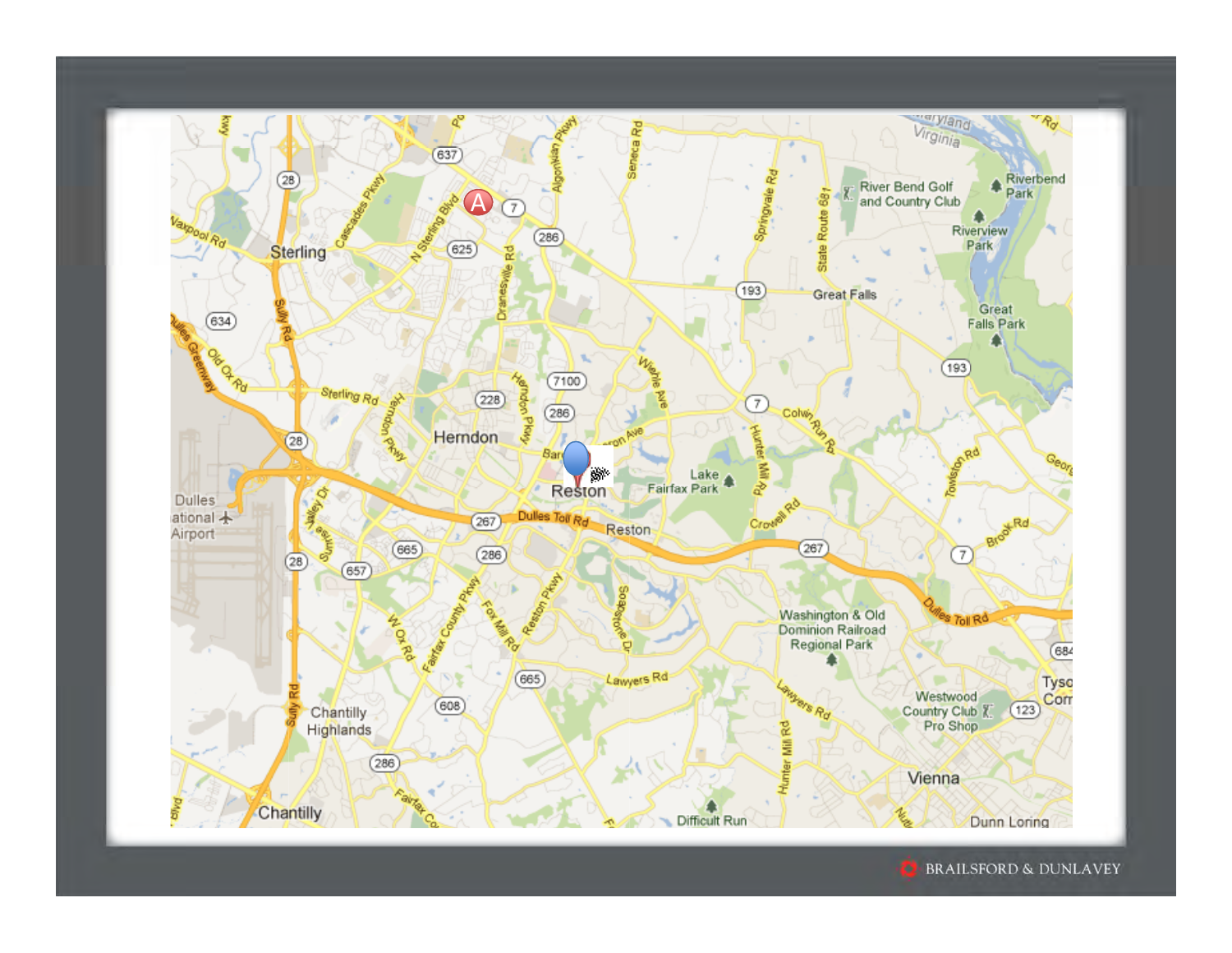#### PRIVATE SWIM FACILITIES

- Warm water swimming instruction facilities/warm water therapy/water aerobics
	- ◆ 90 degrees, 2-5 feet deep

#### ♦ Swim lessons are paid on a monthly basis

- ◆ Monthly Fee based on 1 lesson per week is \$99
- ◆ Monthly Fee based on 2 lessons per week \$155
- ♦ Registration Fee \$40
- ◆ Open Swim Packages
	- $\div$  4 Pack \$56
	- $\triangleleft$  8 Pack \$105
	- ◆ 10 Pack - \$125
	- ◆ 12 Pack - \$144

#### **Annual Unlimited Visit Pass RCC ‐ \$144‐\$288**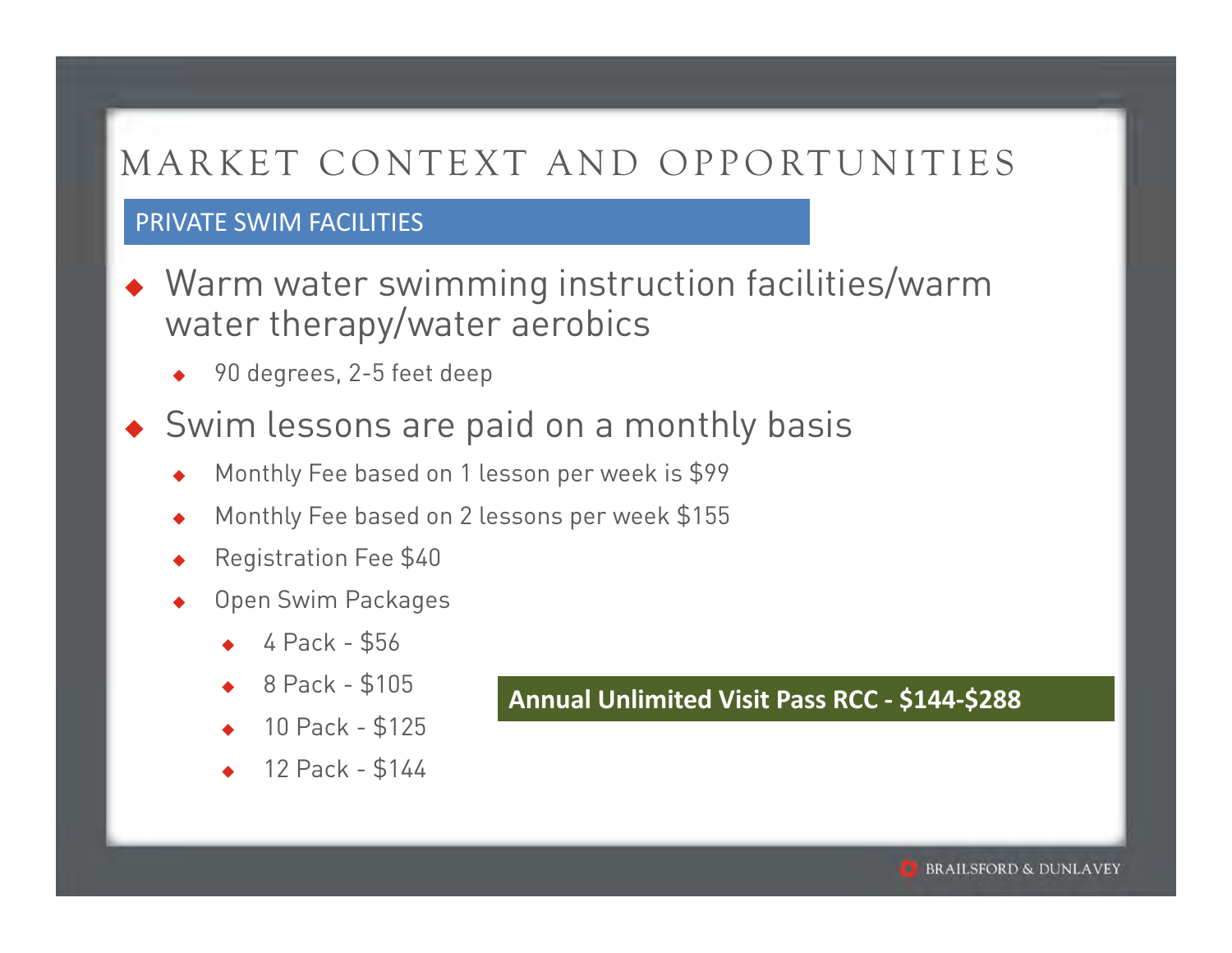## PROGRAM MODEL UPDATE

Define program elements based on feedback from:

- Focus groups
- User groups
- Market analysis
- Existing Conditions

Elements:

- **Aquatics**
- Fitness Equipment
- Gymnasium
- Fitness/Wellness
- Community Spaces
- Support Spaces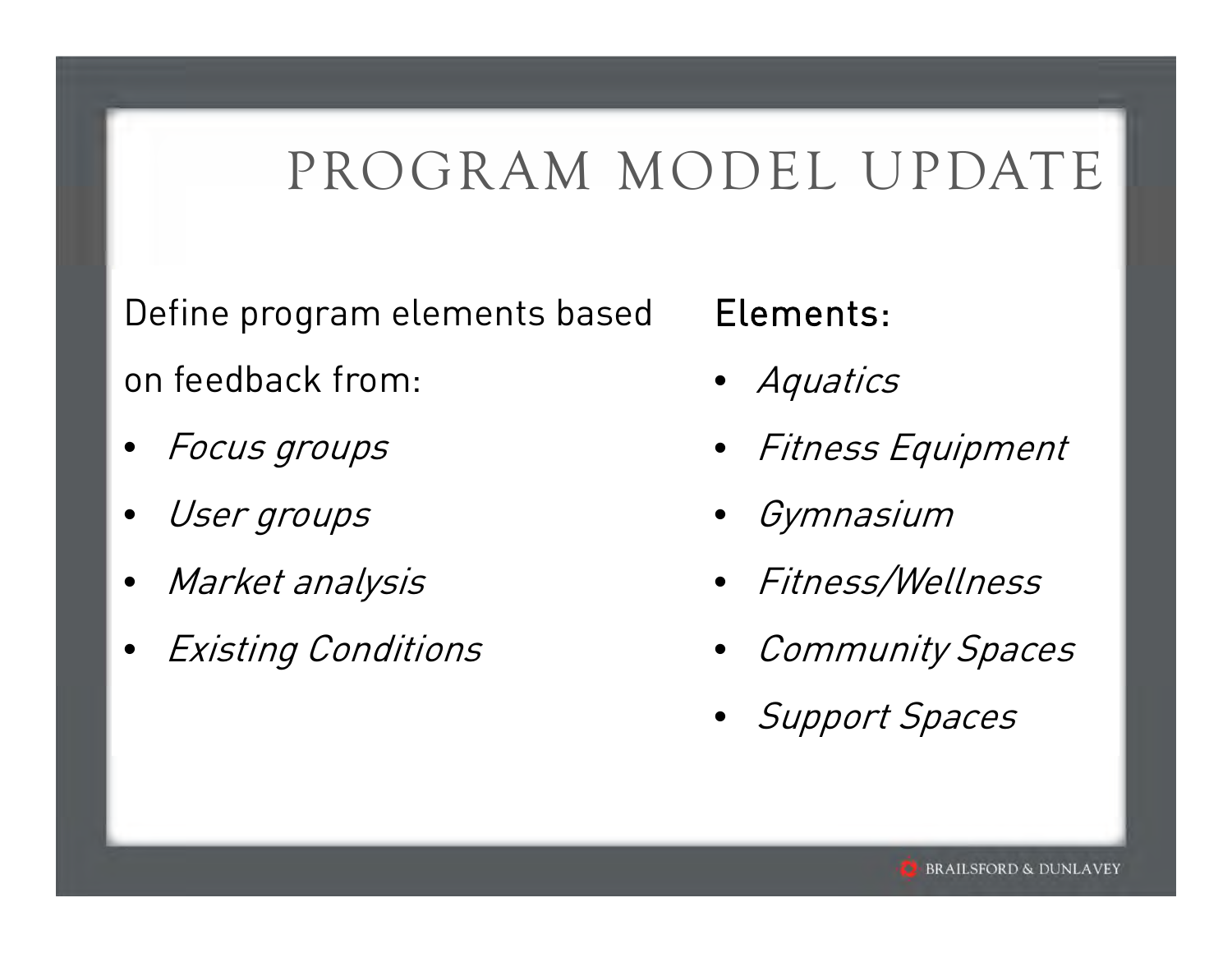## PROGRAM MODEL UPDATE

| <b>Program Element</b>          | <b>Option A</b> | <b>Option B</b> |
|---------------------------------|-----------------|-----------------|
| <b>Competitive Pool</b>         | 25YD            | 50M             |
| <b>Therapy Pool</b>             | Yes             | Yes             |
| Spa/Whirlpool                   | Yes             | Yes             |
| <b>Wet Classroom</b>            | 1               | $\overline{2}$  |
| Leisure Pool (sf)               | 5,000           | 7,500           |
| Weight and Fitness (sf)         | 6,500           | 8,000           |
| <b>Multipurpose Rooms</b>       | 2               | $\overline{2}$  |
| Gymansium (Courts)              | $\mathbf 1$     | $\overline{2}$  |
| <b>Child Care Area</b>          | Yes             | Yes             |
| <b>Community Rooms</b>          | 1               | $\overline{2}$  |
| <b>TOTAL SQUARE FEET</b>        | 62,850          | 98,000          |
| <b>Potential Acreage Needed</b> | 0.72            | 1.12            |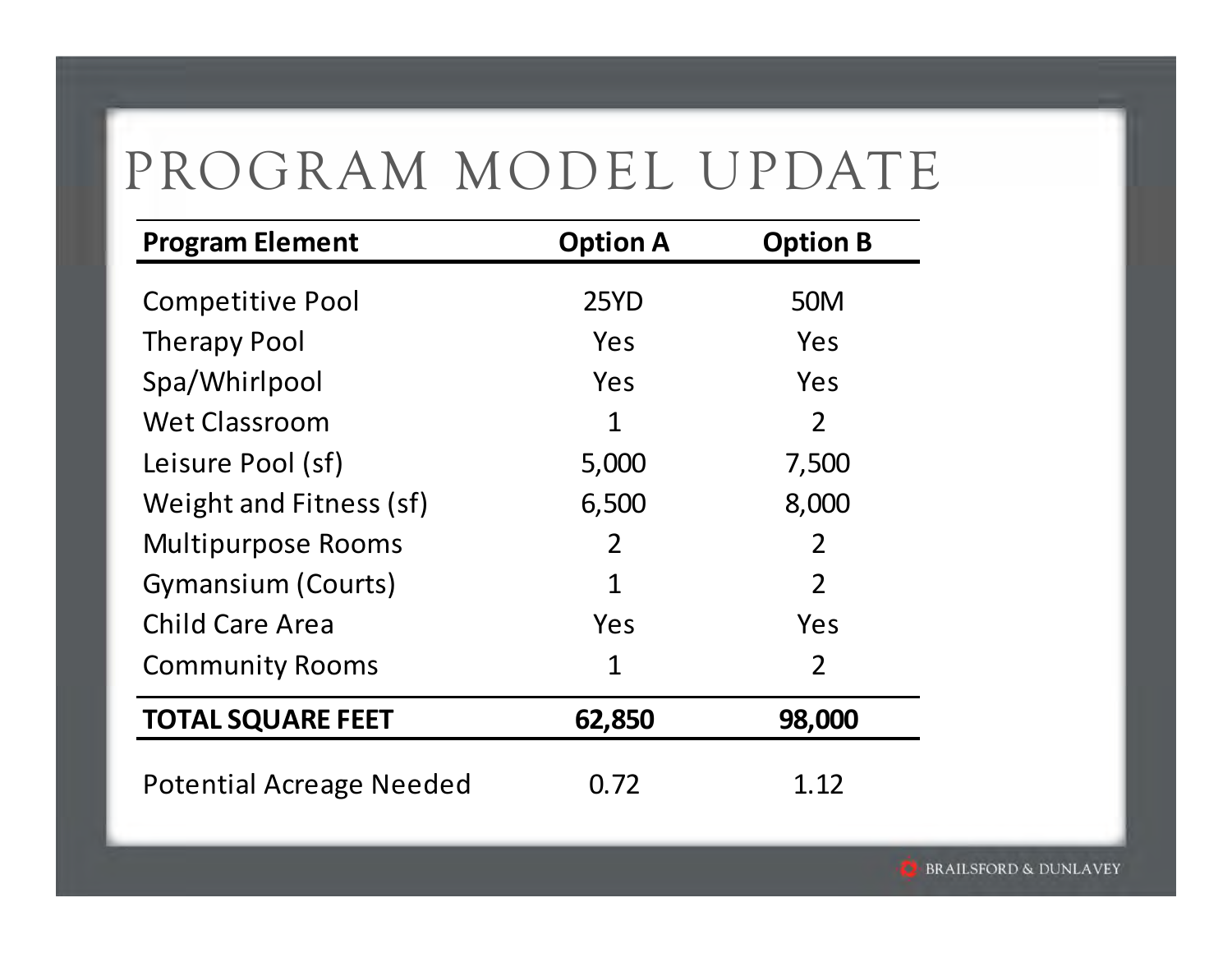## PROGRAM MODEL UPDATE

### Parking Requirements

Fairfax Zoning Ordinance Article 11-104

- • Recreational Facility: One (1) space per three (3) persons based on occupancy load plus one (1) space per employee
- • Swimming Pool, Commercial: One (1) space per four (4) persons based on occupancy load plus one (1) space per employee

Estimated Spots Needed: 225-250 Total Space: 1-1.2 acres

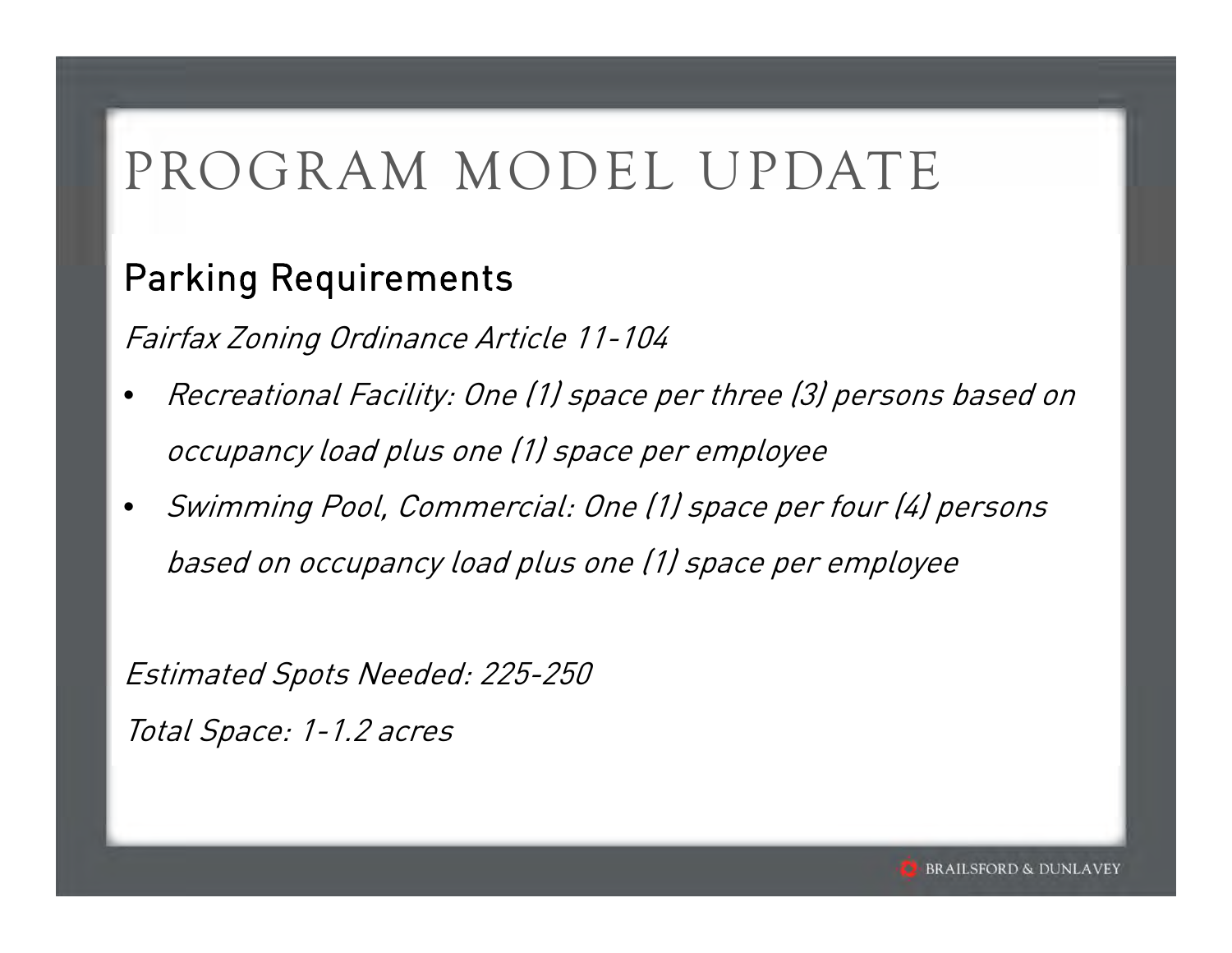## FINANCIAL MODEL

- ♦ Develop realistic operating costs and revenue projections based on the results of the previous tasks. The model will analyze the financial impact of various operating strategies, fee structures, and other operating assumptions
	- Update revenue projections from fees, and other income
	- Updated operating expenses (Personnel and non-personnel)
	- Perform sensitivity analyses to identify the optimal operating structure for the project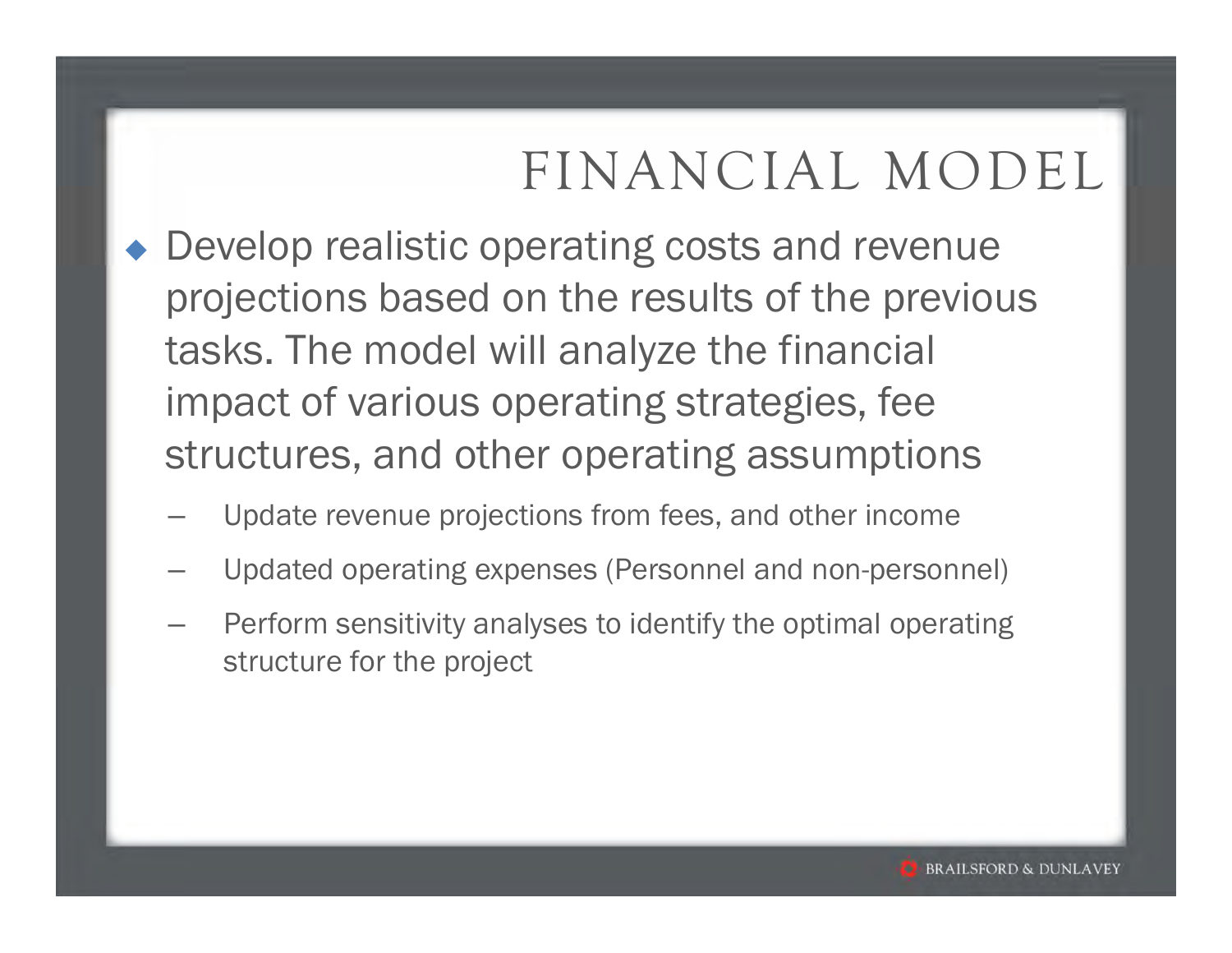## FINANCIAL MODEL

- The model will include a detailed analysis related to the following elements:
	- *Building Program*
	- *Fee Structure*
	- *Revenue Opportunities*
	- *Operating Expenses*
	- *Personnel Expenses*

#### REVENUE

- ♦ Fee Structure
- ♦ Lane/Aquatic Rentals
- ◆ Aquatic Classes
- ◆ Personal Training
- ♦ Fitness Classes
- ♦ Corporate Memberships / Sponsorships
- ♦ Facility Rentals
- ◆ Birthday Parties
- ◆ Retail Revenue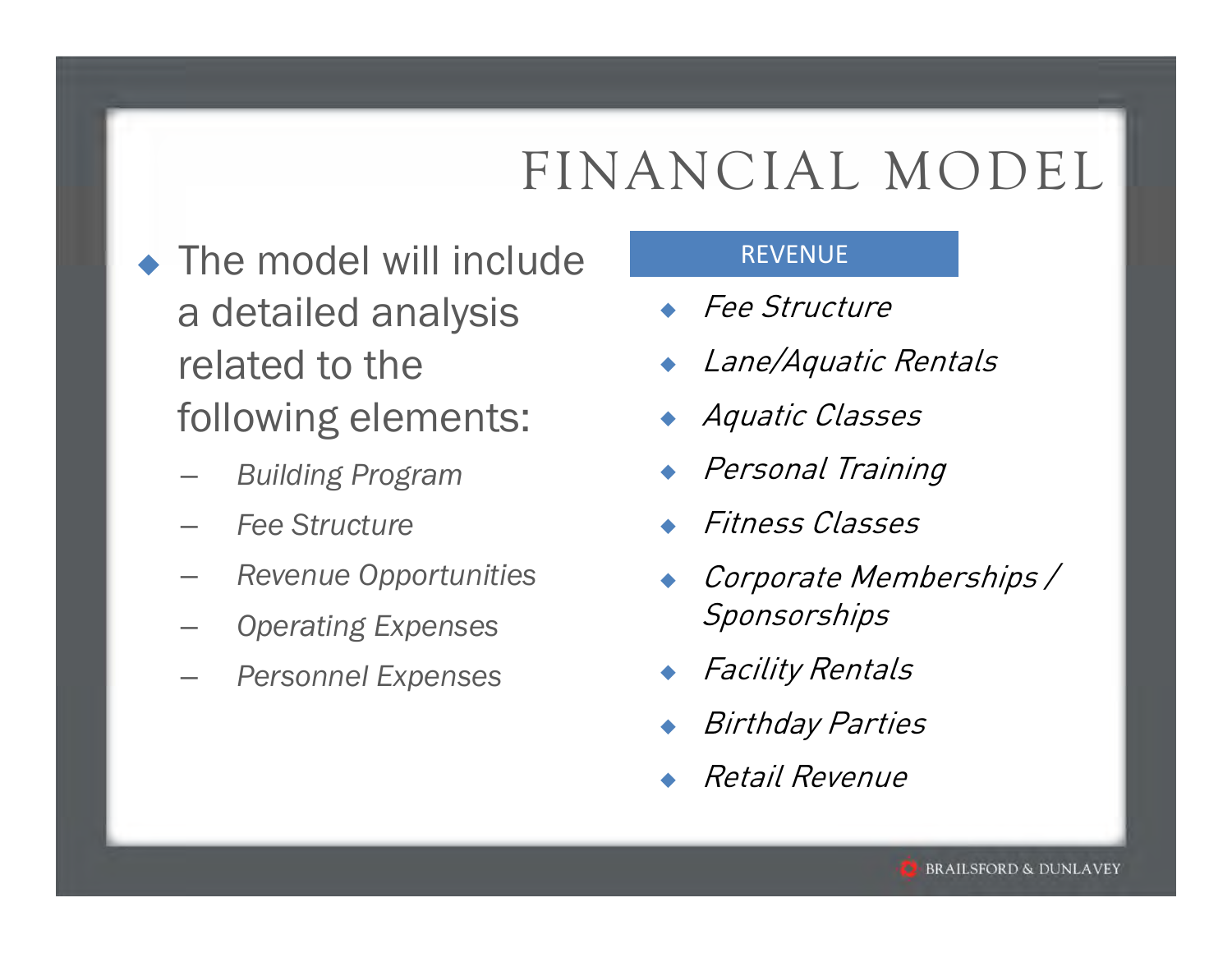## FINANCIAL MODEL

#### Operating Expenses

- Personnel Full-Time and Part-Time
- **Operating Expenses** 
	- Utilities
	- General Expenses
	- Equipment Repair
	- Custodial
	- **Security**
	- Aquatic Supplies
	- Advertising/Marketing